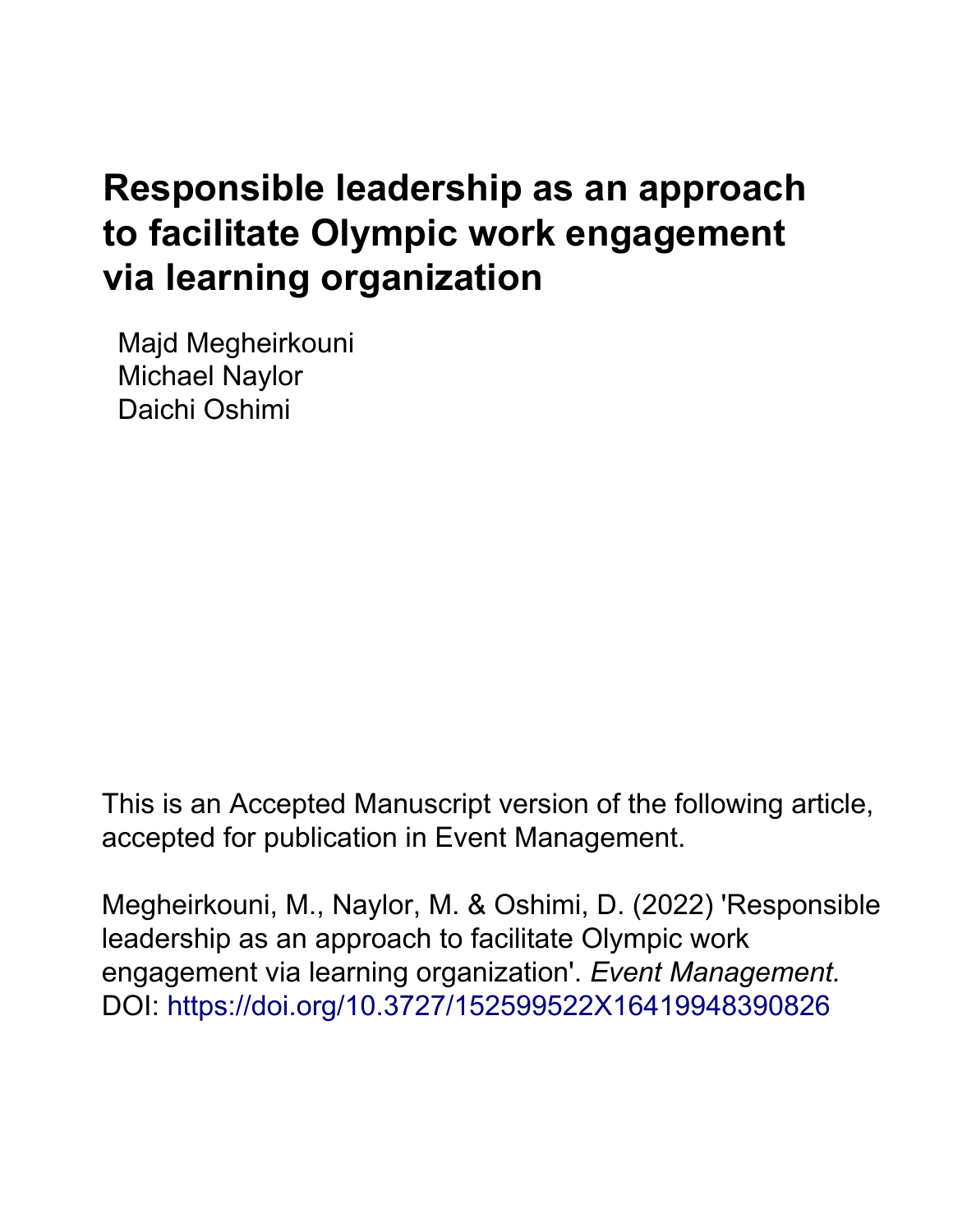## **Responsible Leadership as an Approach to Facilitate Olympic Work Engagement via Learning Organization**

#### **Majd Megheirkouni1 , Michael Naylor2, and Daichi Oshimi3**

<sup>1</sup> Event Management, The Accounting, Business & Management Division, School of Business,

Law & Social Sciences, Abertay University, UK

<sup>2</sup>Sport Marketing, School of Sport & Recreation, Auckland University of Technology, NZ

<sup>3</sup>Tokai University, Dept. of Sport & Leisure Management, Japan

#### **Author Note**

Majd Megheirkouni: <https://orcid.org/0000-0001-5809-8520>

Correspondence concerning this article should be addressed to Dr. Majd Megheirkouni,

Lecturer in Event Management, The Accounting, Business & Management Division, School of

Business, Law & Social Sciences, Abertay University, Bell St, Dundee DD1 1HG; Email:

#### [m.megheirkouni@abertay.ac.uk](mailto:m.megheirkouni@abertay.ac.uk)

Biographical notes: Dr. Majd Megheirkouni is Assistant Professor of Event Management– School of Business, Law and Social Sciences, Division of Accounting Business and Management, Abertay University. His primary research interests are leadership practice in all settings including the non-profit sport sector and mega events.

Michael Naylor PhD, Head of Postgraduate, Senior Lecturer – Sport Marketing, School of Sport & Recreation, Auckland University of Technology; Phone: + 64 9 921 9999 Ext 6627; Email: [michael.naylor@aut.ac.nz](mailto:michael.naylor@aut.ac.nz) 

Daichi Oshimi, Ph.D., TOKAI UNIVERSITY, Dept. of Sport & Leisure Management, Japan 4-1-1 Kitakaname, Hiratsuka, Kanagawa 259-1292; Tel: +81(463)-58-1211; Fax: +81(463)-50- 2056; E-mail: [oshimidaichi@tsc.u-tokai.ac.jp](mailto:oshimidaichi@tsc.u-tokai.ac.jp)

#### **ABSTRACT**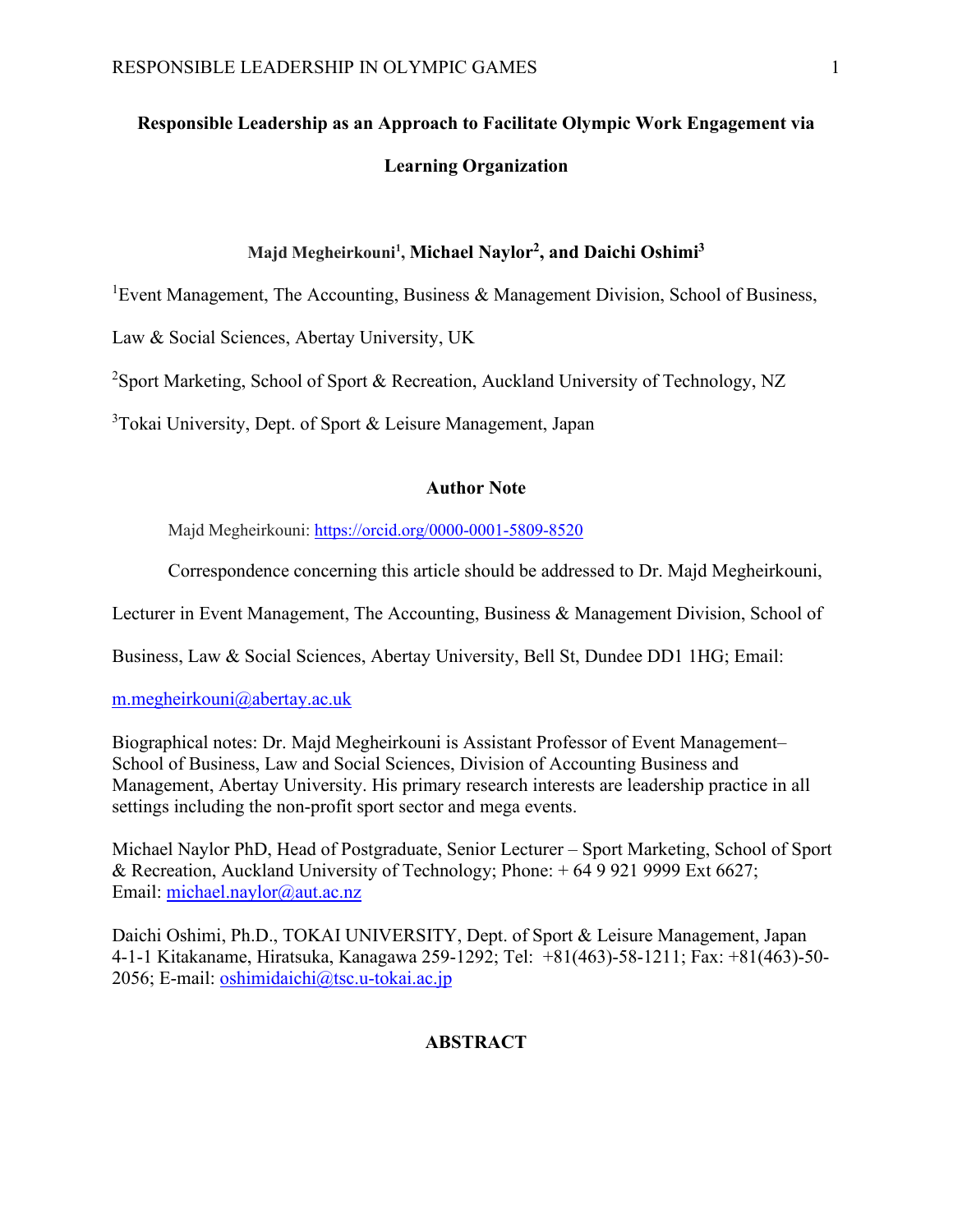This study investigates the relationship between responsible leadership and work engagement using learning organization as a mediator. A quantitative approach was used in the present study. Data were collected from 302 participants, using evidence from the sports event industry in Japan. The results revealed responsible leadership positively affects learning organization and work engagement. The results also suggest that learning organization partially mediates the relationship between responsible leadership and work engagement. A qualitative approach is needed to more fully understand how/why responsible leadership development affects employee work engagement and the role of learning organization. Responsible leadership development has become essential for creating sustainable positive impacts in the sports event industry.

*Keywords:* Responsible leadership, learning organization, employee work engagement, the sports event industry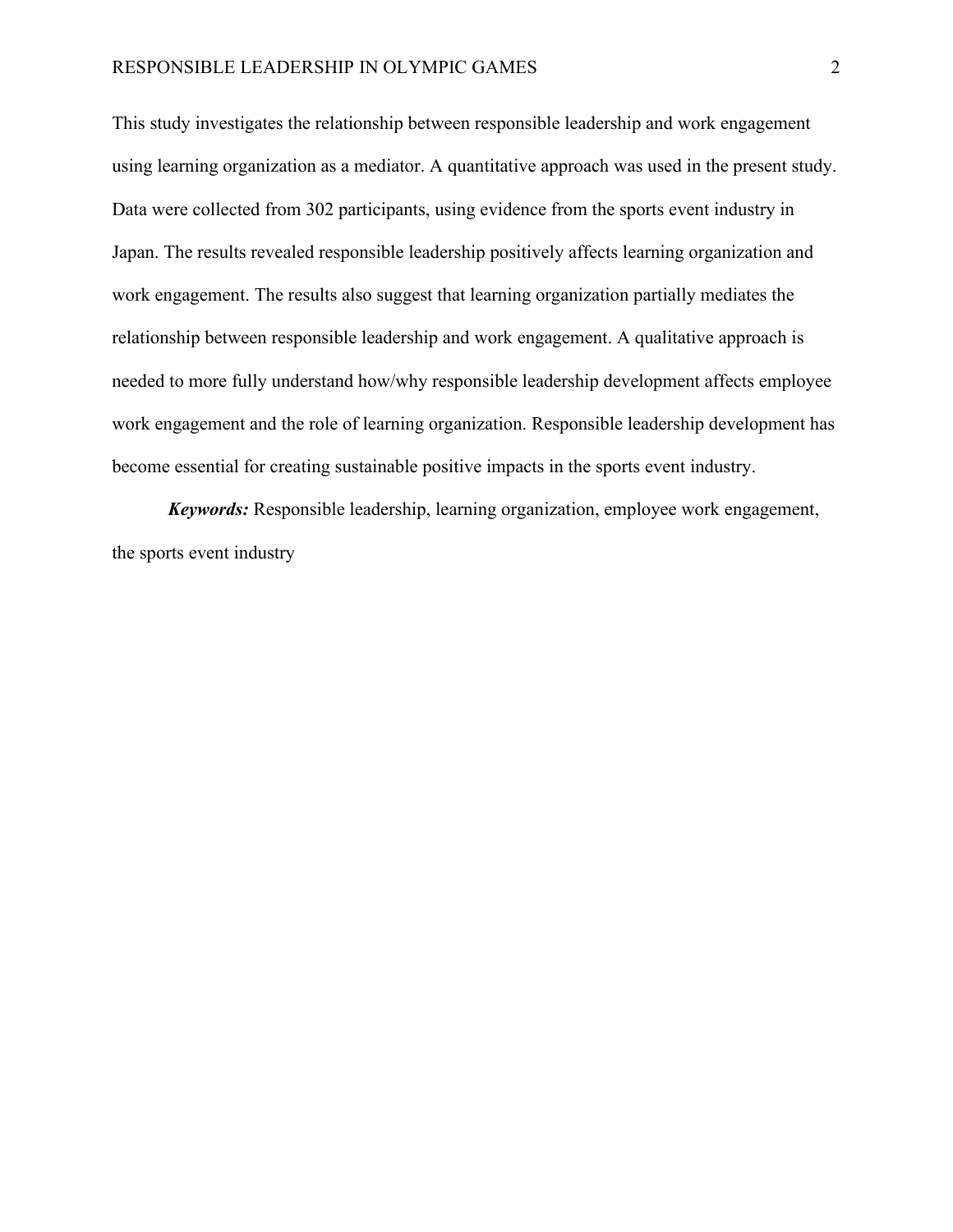## **Responsible Leadership as an Approach to Facilitate Olympic Work Engagement via Learning Organization**

#### **Introduction**

Responsible leadership is an emerging focus in the contemporary leadership literature (Maak & Pless, 2006; Pless, 2007) as well as in sport event contexts specifically. It is defined as "the art and ability involved in building, cultivating and sustaining trustful relationships to different stakeholders, both inside and outside the corporation, and in coordinating responsible action to achieve a meaningful, commonly shared business vision" (Maak, 2007, p. 334). Responsible leadership is linked with several important outcomes (Doh & Quigley, 2014; Pless & Maak, 2011) such as legitimacy, trust stakeholder, relations, social capital, ethical culture, social entrepreneurship, performance, attitudes and cognitions, motivation, job satisfaction, effect on followers (Voegtlin et al., 2012), leader effectiveness and team effectiveness (Megheirkouni, 2019b). Given that responsible leadership is a social-relational and ethical phenomenon, occurring within social interactions, a responsible leader can influence the attitudes and behaviors of followers (Pless & Maak, 2011). However, the process whereby responsible leaders influence subordinates behaviors or attitudes is not straightforward. According to Maak and Pless (2006), responsible leaders cultivate sustainable and trustful relationships with different stakeholders and to co-ordinate their action to achieve common objectives.

The relationship between responsible leadership and work engagement differs across various stakeholders inside and outside sports event settings. As a result, research on responsible leadership has followed two paths: one that attempts to clarify who should be included as a relevant *other* in networks of leader–stakeholder relationships, and another that seeks to investigate conceptually and empirically what might be described as responsible leader mindsets.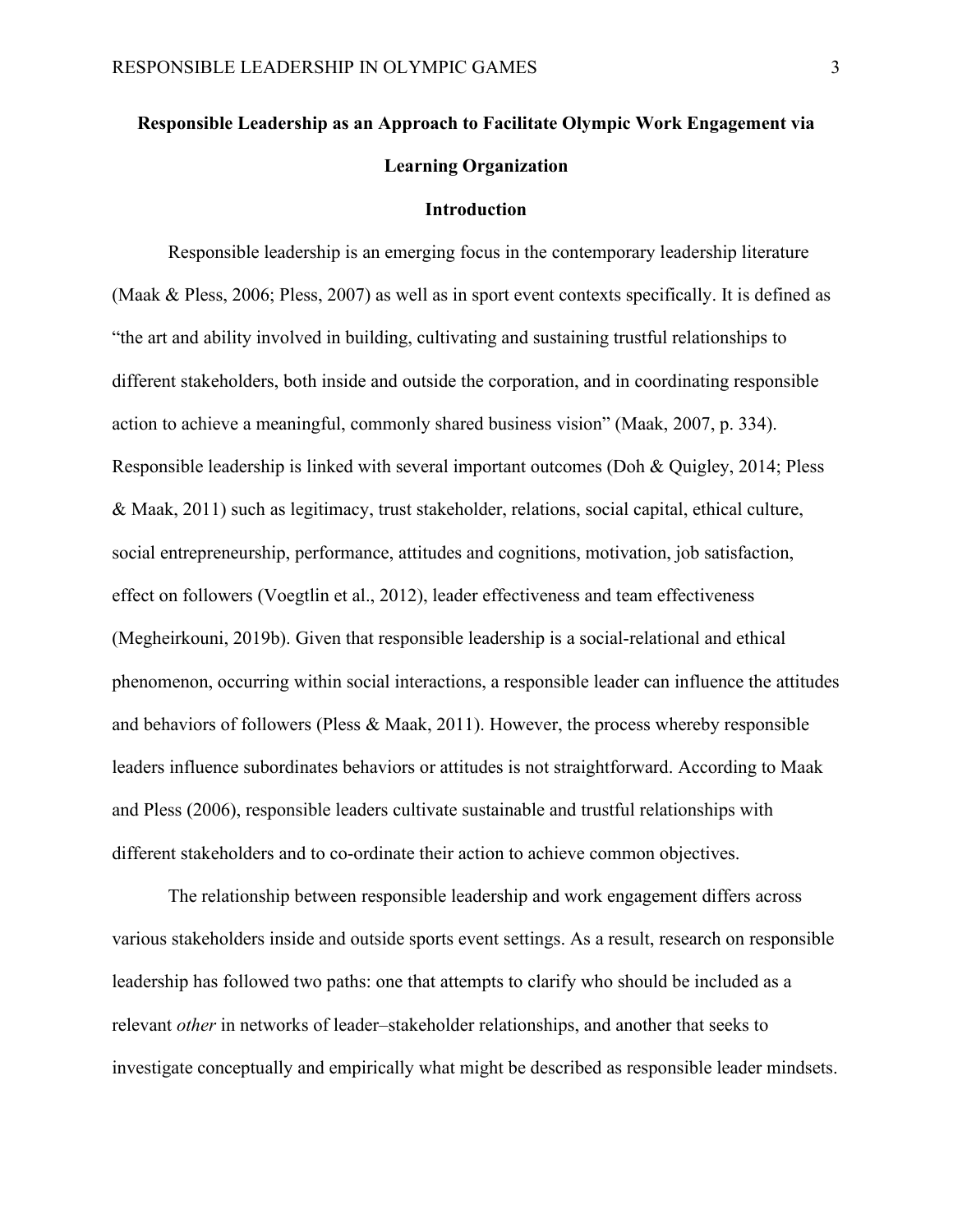Waldman and Galvin's (2008) differentiation of economic and stakeholder perspectives of responsible leadership suggest a spectrum of mindsets, ranging from high to low levels of regard for others. Similarly, Maak and Pless (2006) point out this spectrum represents the quality of responsibility, and thus responses to followers (stakeholder) concerns likely depend as much on contextual and institutional factors as on individual and organizational aspects.

The results of sport event research indicate that particular leadership behaviors or styles may refer to 'responsibility' when they help achieve positive outcomes. For example, transformational leadership, servant leadership, authentic leadership were perceived as effective in the sports event sector (Megheirkouni, 2017a; Megheirkouni, 2019a; Megheirkouni, 2021; Megheirkouni et al., 2018). Studies have also revealed that servant leaders are perceived as responsible leaders when they put others first (Megheirkouni, 2018b; Parris & Peachey, 2013; Rieke et al., 2008; Wells & Welty Peachey, 2016), while in other published research, it has been suggested that effective leaders are those who seek to build high-quality LMX relationships (Bang, 2011; Cranmer & Myers, 2015, Hoye, 2004; Megheirkouni, 2017c; Megheirkouni, 2020). However, none of these studies has provided clarity on the notion of 'responsibility' in the sports event industry or how responsible leaders influence subordinates' attitudes and behaviors in that setting. Despite a growing body of research on leadership and its outcomes in the sports and events sector (Davies, 2015; Pernecky, 2015), to date work engagement (Allen & Bartle, 2014), responsible leadership (Megheirkouni, 2019b), and learning organization (Xie, 2005) has received little attention.

Our study aims to test the effect of responsible leadership on work engagement, as well as the mediating role of learning organization in this relationship. Exploring the intervening effects of learning organization in this relationship has been specifically highlighted as lacking in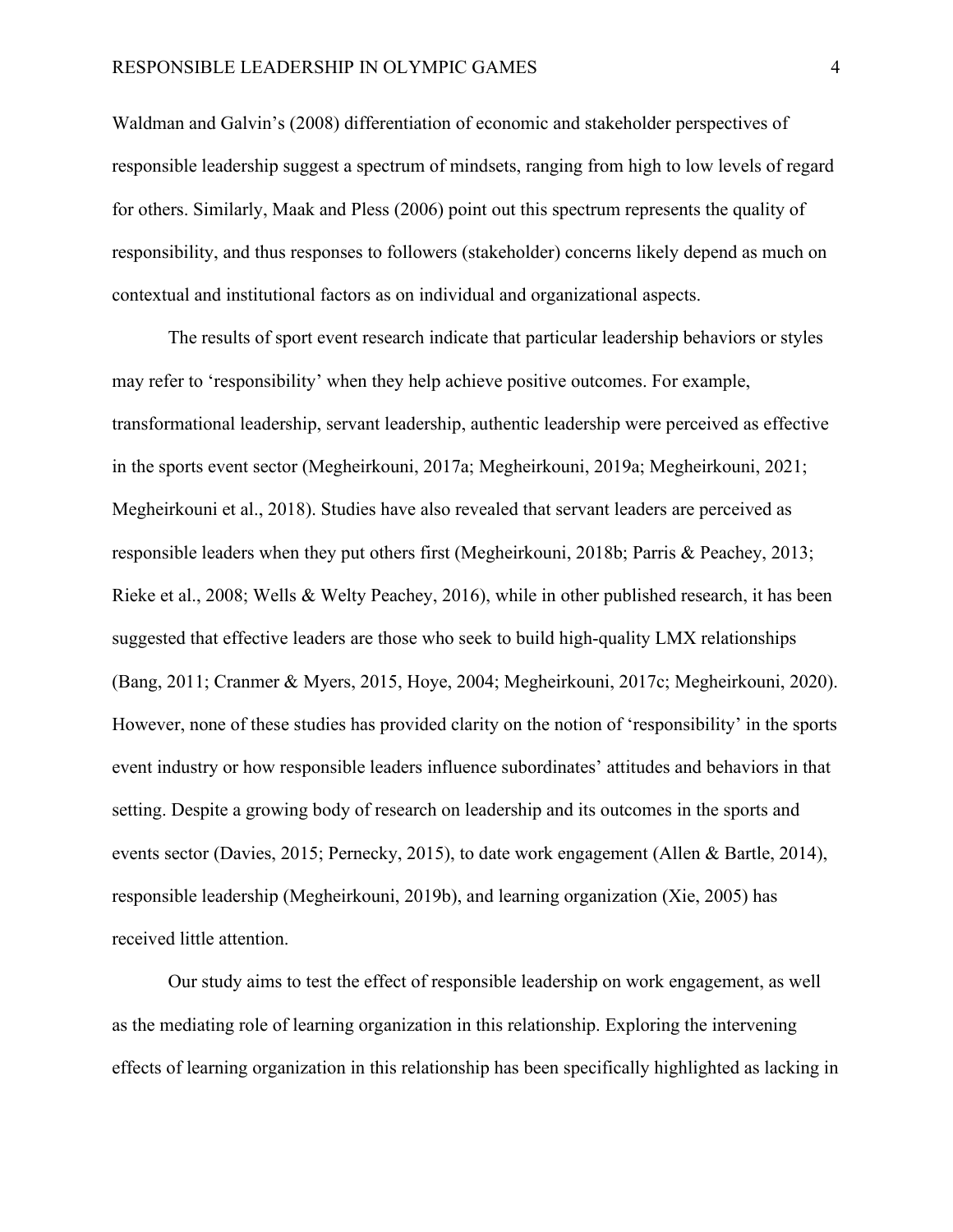sport event context (Megheirkouni, 2018a). By examining the relationship between responsible leadership and work engagement, the present study responds to calls for further research by Megheirkouni (2019b) on responsible leadership, Allen and Bartle (2014) on work engagement, and Xie (2005) on the notion of a learning organization.

There are three primary benefits of the current research. First, the present study extends the literature on learning organization by providing empirical evidence on its role in the sports events industry. Second, this study adds to the literature on work engagement by investigating the role of responsible leadership and learning organization as drivers of work engagement. Third, this study provides explanations of the influence of responsible leadership on work engagement via the mediating role of learning organization in sports events settings.

#### **Literature Review**

#### **The Sports Event Industry in Japan**

In 2016, the Japanese government approved the Action Plan for Strengthening Industrial Competitiveness (Prime Minister of Japan and His Cabinet, 2017). The development of the sports industry was one of the major pillars with an explicit aim to expand the size of this industry from US \$50.5 billion in 2015 to US \$150.2 billion in 2025. There is no unified sports event classification in Japan. The Sasakawa Sports Foundation has classified sports events into two levels: top sport and lifelong sport events (2017). It has further divided these two levels into the international and local levels as well as multiple event and single event types. For example, the 2020 Olympic Games is classified as a "top sport event," "international level," and "multiple event" and Rugby World Cup 2019 as a "top sport event," "international level," and "single" event".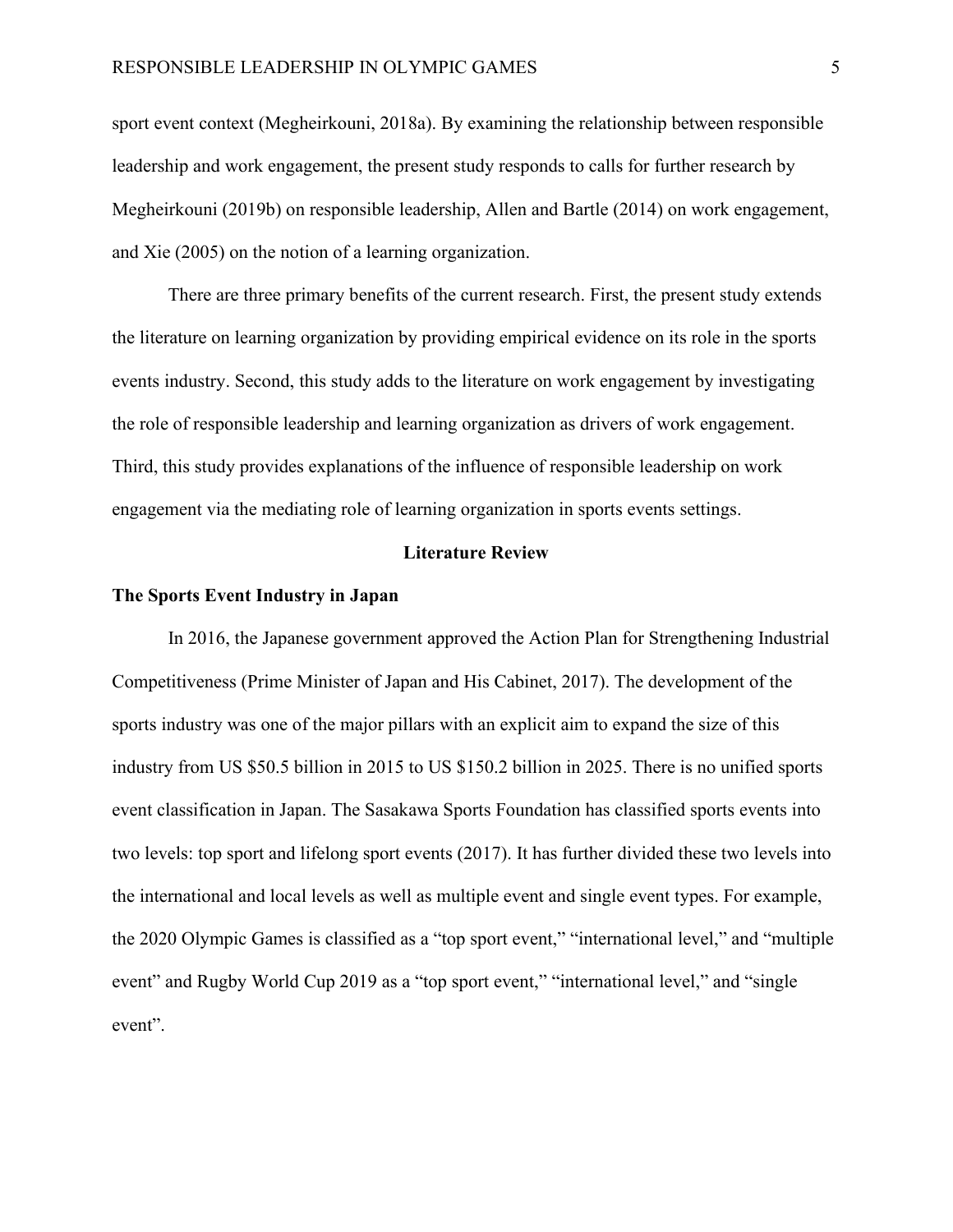In addition to these mega sporting events, the World Masters Games 2021

(lifelong/international/multiple) will be held in Kansai. Furthermore, over 2,000 sporting events such as marathons, triathlons, and cycling (lifelong/international to local/single) are held every year. Japan has also held mega sporting events such as the 1964 Olympic Games and Soccer World Cup 2002. New events featuring "urban sport" have also gradually gained popularity. For example, the Tour de France Saitama Criterium has over 200,000 spectators every year (Saitama Criterium, 2019). Like in other sport event industries around the world, the success of Japanese events is dependent on effective leadership, so it's important to carefully dig deeper. As elsewhere, sport events in Japan are managed and implemented by a combination of paid employees and volunteers.

#### **Responsible Leadership and Learning Organization**

Broadly, responsible leadership refers to building good relationships with all relevant stakeholders inside and outside the organization. The essence of responsible leadership is based on the idea that leadership is a relational phenomenon because it involves interaction between a leader and followers (leader-member relationships) and comprises a social construction (DeRue & Ashford, 2010; Grint, 2005). Pless, (2007) points out that responsible leadership refers to sharing responsibility by being an active citizen and promoting active citizenship in the workplace. Without building sustainable relationships with stakeholders, responsible leaders thus are more likely to fail to achieve shared objectives.

Many studies emphasize the role of leadership for the learning organization (e.g., Bass, 2000; Berson et al., 2006; Mahoney, 2000). Although the available empirical evidence for the relationship between responsible leadership and learning organization is limited, Marquardt (1997) argues that the learning organization needs leaders to demonstrate their support and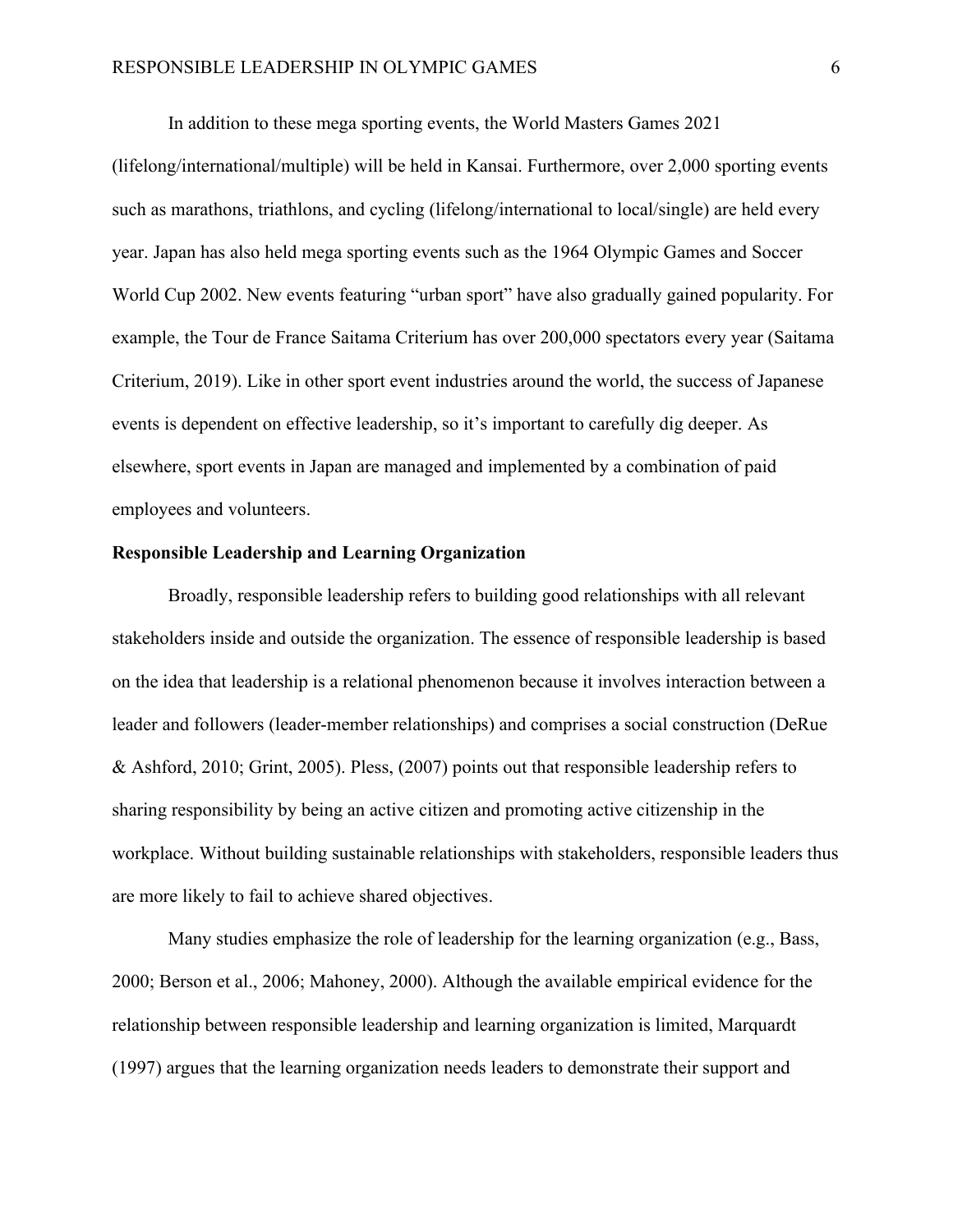model their commitment to learning. Not surprisingly, a learning organization needs leaders who have a sense of responsibility and provide a sense of direction. For example, Senge (1990) points out that

in a learning organization, leaders are designers, stewards and teachers. They are responsible for building organizations were people continually expand their capabilities to understand complexity, clarify vision, and improve shared mental models – that is they are responsible for learning . . . . Learning organizations will remain a 'good idea' . . . until people take a stand for building such organizations. Taking this stand is the first leadership act, the start of inspiring (literally 'to breathe life into') the vision of the learning organization (p. 340).

The need for responsible leadership is heightened by various circumstances including business needs (Maak & Pless, 2006), sport scandals (Megheirkouni, 2019b) and leadership failure (Pless & Maak, 2011), all of which require learning in organizations for successful navigation. This is particularly true in dynamic contexts such as sport events. Importantly, it has been reported that the learning organization only be facilitated by those who have a sense of responsibility in the organization (Robbins & Judge, 2017). The model tested in the current research assumes that responsible leadership precedes learning organization and thus has a causal effect on the learning organization. We, therefore, suggest that a sense of responsibility of the sport and event leader will be positively related to learning organization.

**H1:** *Responsible leadership is positively associated with learning organization*

#### **Learning Organization and Work Engagement**

The importance of the learning organization lies in widespread applicability within the ever-changing nature of modern organizational and event settings. Senge (1990) defines it as an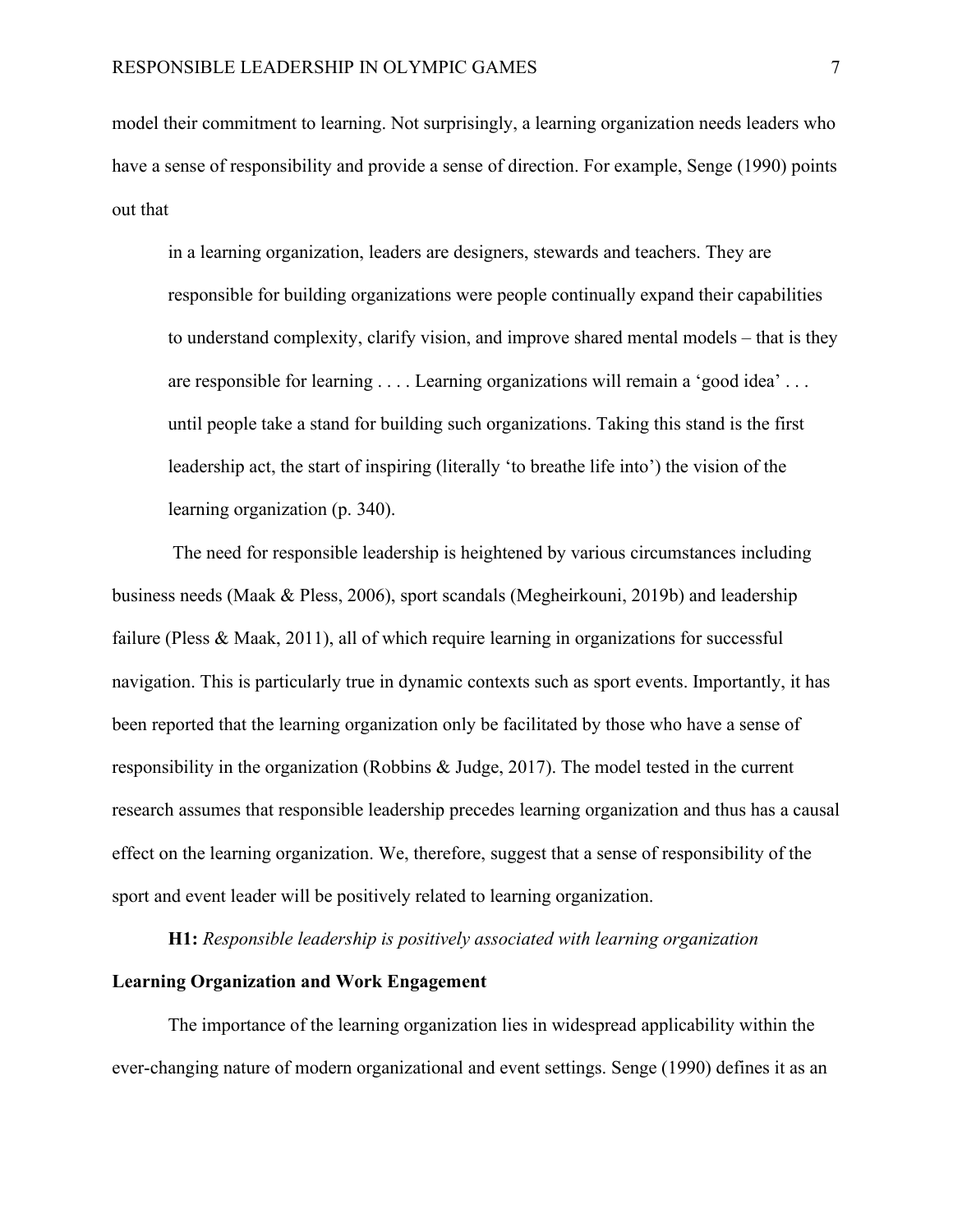organization that possesses an adaptive capacity to create alternative futures. Senge argues that there are five disciplines that a learning organization should possess: 1) *team learning*, which refers to the process that involves groups of people attempting to complete a task together and learning occurring through learning from mistakes and collective experience; 2) *shared visions*, which involves the skills of unearthing shared pictures of the future that foster commitment and involvement rather than compliance; 3) *mental models*, which are mental pictures or images that influence the way people understand the world and how they act or react; 4) *personal mastery*, which refers to the process of continually clarifying and deepening personal vision, focusing energies, developing patience, and seeing reality objectively; 5) *system thinking*, which is the ability to see interrelationships rather than linear cause-effect chains. Garvin (1993) defined the learning organization as "an organization skilled at creating, acquiring, and transferring knowledge, and at modifying its behavior to reflect new knowledge and insights" (p. 80).

As a social-psychological construct, work engagement refers to a positive, acceptable and psychological work-related state characterized by three dimensions: vigor, dedication, and absorption (Schaufeli et al., 2002). *Vigor* refers to high levels of energy and mental resilience while working. The *dedication* dimension refers to the degree to which people experience a sense of significance, pride, enthusiasm, and challenge from one's work; while *absorption* refers to the degree to which people are fully engaged in one's work in a time people have difficulties with detaching themselves from work (Schaufeli et al., 2006).

Literature across followership, organizational studies, HRD, and leadership indicates that although rewards, flexibility, sharing responsibilities, and autonomy are all motivational factors for followers, continuous learning and career development are perceived as the most important factors encouraging more effort in the workplace (e.g., Bakker & Demerouti, 2007, 2008; Huang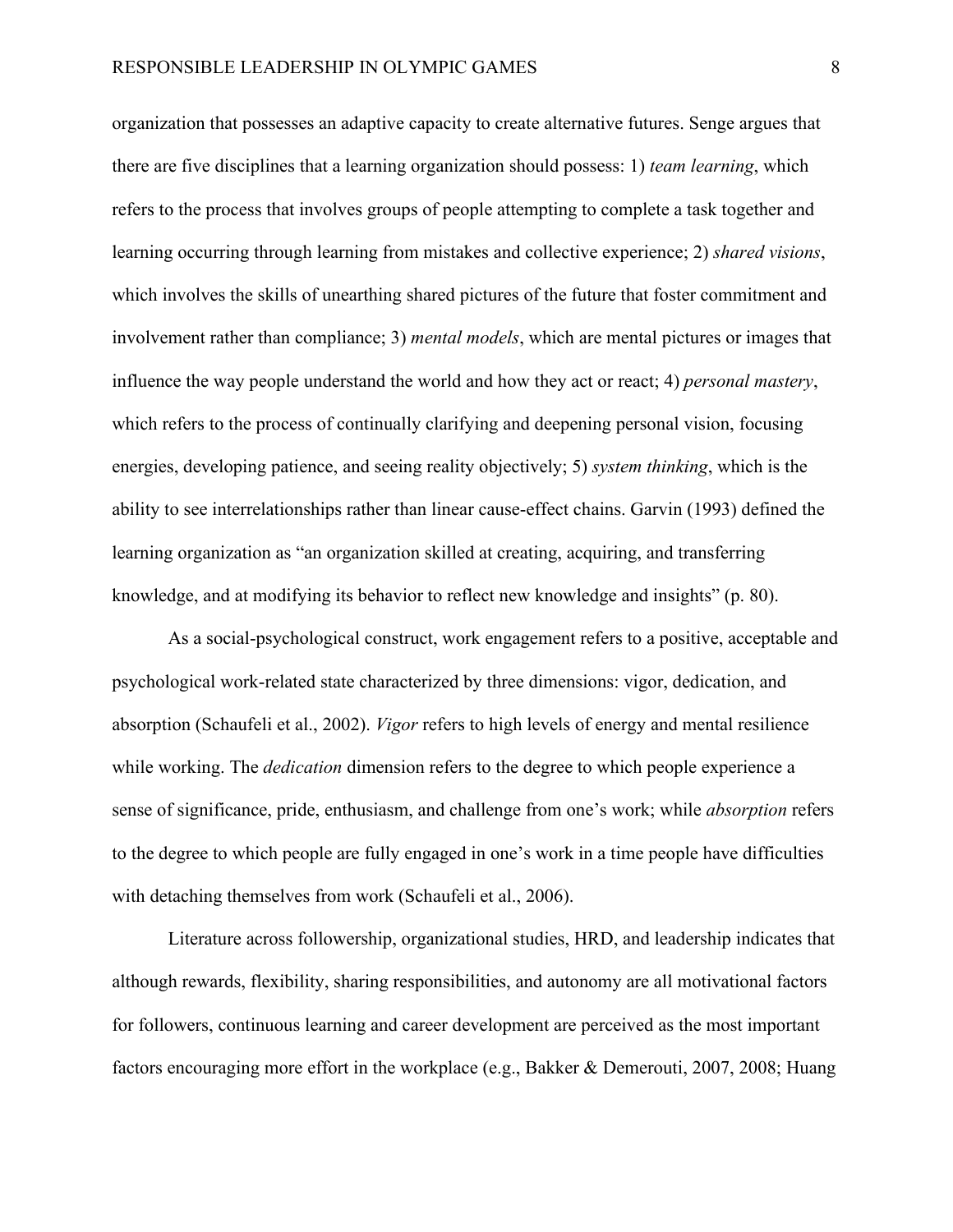et al., 2010; Megheirkouni, 2017a, 2019b; Rhoades & Eisenberger, 2007). Over the years, work engagement has been modeled both as a predictor and an outcome. In the present study, work engagement is conceptualized as a consequence of a learning organization. Therefore, taking part in a decision-making process, and sharing knowledge freely irrespective of hierarchical boundaries at work is an intrinsic motivational factor that predicts characteristics of work engagement (May et al., 2004; Rees et al., 2013). It is also correct that employees show interest in learning and development when they are being engaged (see, e.g., Gubman, 2004; Resick et al., 2007). Hence, we propose that:

**H2:** *Learning organization is positively associated with work engagement.*

#### **The Mediating Role of Learning Organization**

The relationship between leadership behaviors and work engagement has attracted much scholarly attention and is now well established across various settings (Breevaart et al., 2014; Caniëls et al., 2018; Caulfield & Senger, 2017; Lee et al., 2019; Zhu et al., 2009). In fact, studies have showed that ethical leadership (Ahmad & Gao, 2018; Chughtai et al., 2015; Demirtas, 2015), transformational leadership (Hoon Song et al., 2012; Tims et al., 2011; Yasin et al., 2013; Zhu et al., 2009), servant leadership (Carter & Baghurst, 2014; De Clercq et al., 2014), authentic leadership (Joo et al., 2016; Hsieh & Wang, 2015) are all related to work engagement. Responsible leadership as an antecedent of work engagement remains unexplored.

Pless and Maak (2011) analyzed the emergent understanding of responsible leadership alongside related concepts including servant leadership, ethical leadership, transformational leadership, and authentic leadership. The authors concluded that responsible leadership is complementary suggesting that it is a likely antecedent of work engagement. However, the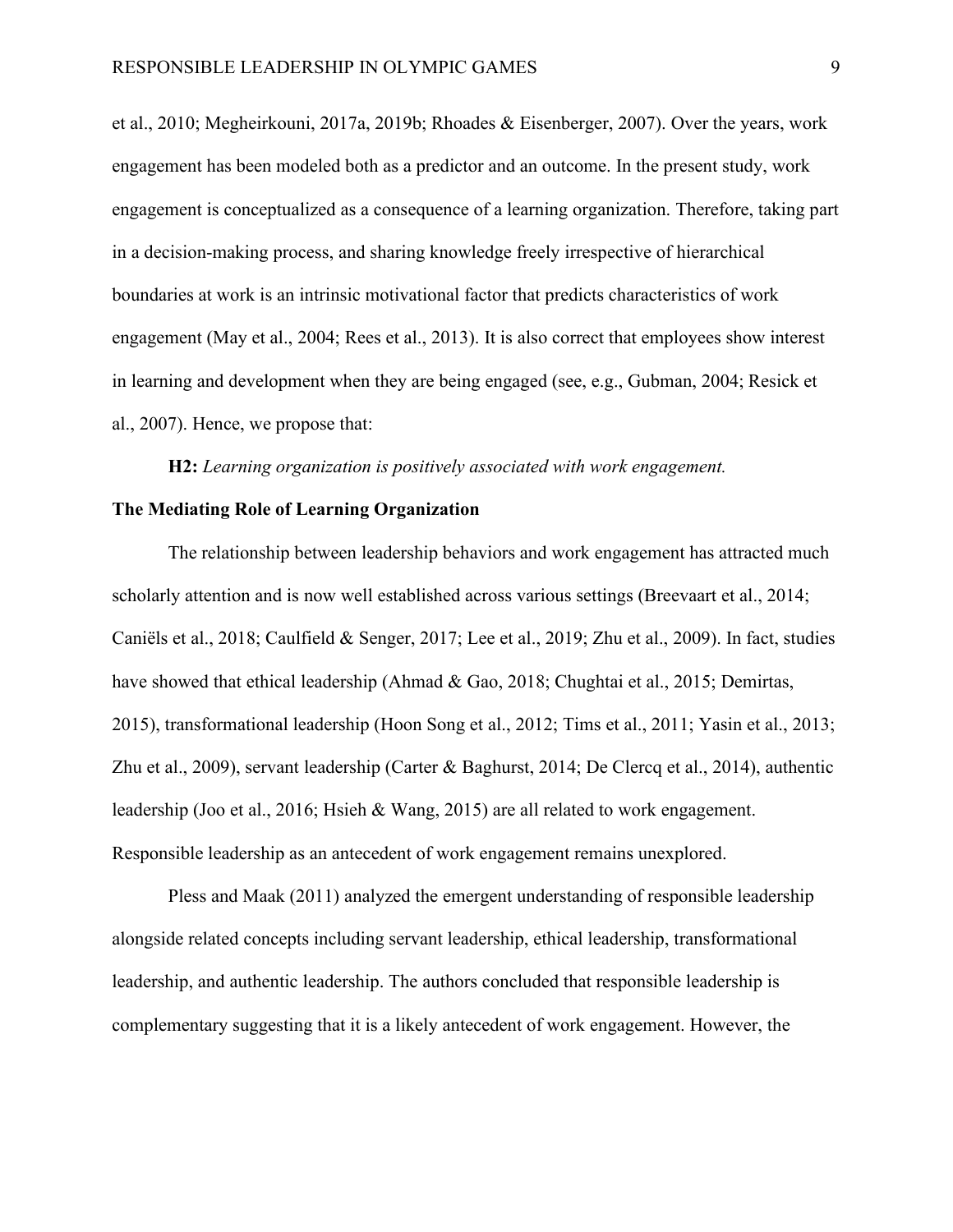authors also reported distinctiveness, suggesting that the relationship between responsible leadership and work engagement should be studied further.

It has been noted that responsible leadership is a relational and ethical phenomenon (Freeman et al., 2005), embedded within the social interactions of affecting or affected by leadership. Responsible leaders are those who ensure that employment standards are adhered to; working conditions are human, safe, healthy and non-discriminatory; and employees (regardless of background, nationality, gender, age, etc.) are provided fair and equal employment opportunities where employees can feel comfortable and become involved in the planning of things that will affect them (Maak & Pless, 2006). Therefore, responsible leadership may have a positive effect on subordinates' work engagement, although that effect likely occurs via learning organization.

There is a range of empirical evidence supporting the relationship between learning organization and work engagement. Subordinates feel competent within learning organization practice, leading to satisfaction and dedication to the organization (Rich et al., 2010). In the context of sport events, Govaerts, et al. (2011) reported that when organizations offer learning and development resources to subordinates, they are loyal which reflects work engagement. Likewise in a similar study, subordinates that were provided with an opportunity to learn and develop within sports events, demonstrated high-level work engagement (e.g., Glen, 2006; Rhoades & Eisenberger, 2007). Career development and on-job training/off-job training are perceived as key factors that motivate employees and determine whether they stay or leave the organization (Chew & Chan, 2008; Juhdi et al., 2013; Yean & Yahya, 2013). Subordinates with continuous learning and development opportunities were observed to be highly engaged and inclined to exert more effort in the workplace and hence see themselves as more competent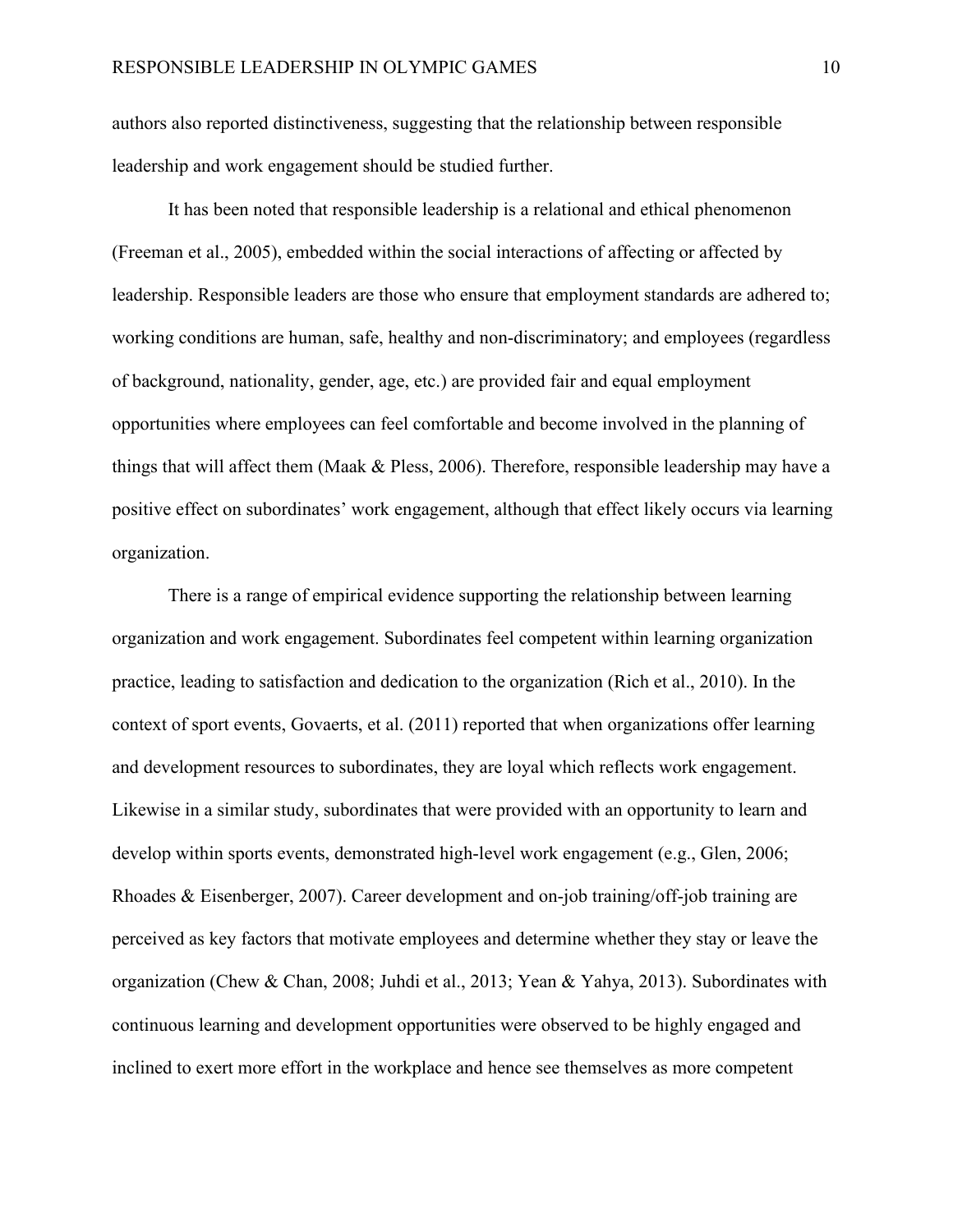through such opportunities (Bakker & Demerouti, 2008; Wade, 2006). On the other hand, a lack of work-based learning can decrease subordinates' commitment (Battistelli et al., 2019).

In the context of sport events, there is a paucity of research exploring learning organization and work engagement. However, one study in a Korean sport event context did find the positive relationship that has been noted elsewhere (Kyoung Park et al., 2014).

Despite a compelling conceptual rationale to do so, no research has yet explored learning organization as a mediator between responsible leadership in the context of sport events. Based on the rationale that has been presented which is buoyed by empirical evidence we propose that:

**H3.** *Learning organization mediates the relationship between responsible leadership and work engagement.* 

#### **<<INSERT FIGURE 1 HERE>>**

#### **Method**

#### **Sample and Data Collection**

The present study investigates the relationship between responsible leadership and employee work engagement, with learning organization conceptualized as a mediator. Data were collected from leaders embedded within several stakeholder groups of the 2020 Olympic Games. Questionnaires were emailed to directors, board members, senior managers, advisors, operational managers, academics, personal support managers, venues managers, technology and communications managers, and medical managers. Both sport event employees and volunteers are present across these various stakeholder working environments. An introductory letter from the authors included information about the purpose of the study, and the potential participants for the present study. Follow-up techniques (Messer & Dillman, 2011) were used to facilitate a better survey response rate. Reminder notices were emailed four weeks later. In addition, the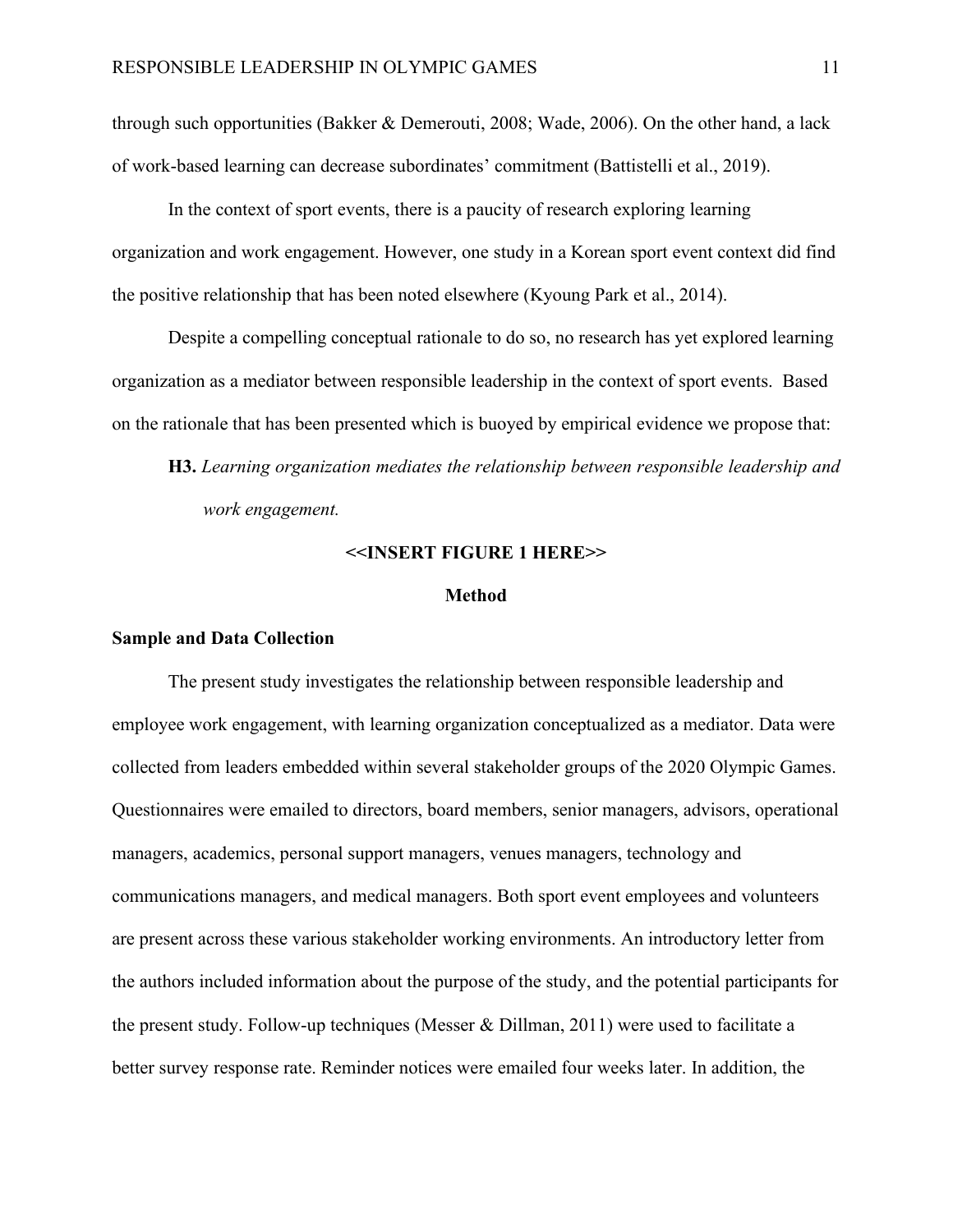confidentiality and anonymity of the answers were guaranteed and it was emphasized that the organization would receive only aggregated results.

Of the 400 distributed surveys, 302 questionnaires were returned to the researchers (75.5% response rate). From the 302 participants who completed the questionnaire, 44% were males and 56% were female. In terms of age, 11% were more than 51 years old, 51% were 31- 50, and 38% were less than 30. In terms of events experience, 22% had less than 5 years of events experience, 53% had between 5 and 10 years experience, while 25% had more than 10 years of events experience.

#### **Instruments**

The Socially Responsible Leadership Scale (SRLS) was originally developed by Tyree (1998) but adapted and validated by Dugan (2006). That version features a reduced number of number of items (68) and was used in this study. The SRLS-Revised Version 2 includes several dimensions including consciousness of self, congruence, commitment, common purpose, collaboration, controversy with civility, citizenship, and change. Sample items are: "I can describe how I am similar to other people", "I support what the group is trying to accomplish", "I can identify the differences between positive and negative change". The scale was measured using a 5-point Likert scale ranging from 1 (strongly disagree) to 5 (strongly agree). The Cronbach  $\alpha$  value of the scale in this research context is 0.84.

Learning organization was measured by the Dimensions of Learning Organization Questionnaire (DLOQ) validated and revised by Watkins and Marsick, (1997, Marsick & Watkins, 2003). While there are other instruments available in the area of organizational learning (Garvin, 2000; Templeton et al., 2002), the abbreviated 21-item DLOQ was chosen for the study because it was specifically designed as a diagnostic tool to measure changes in organizational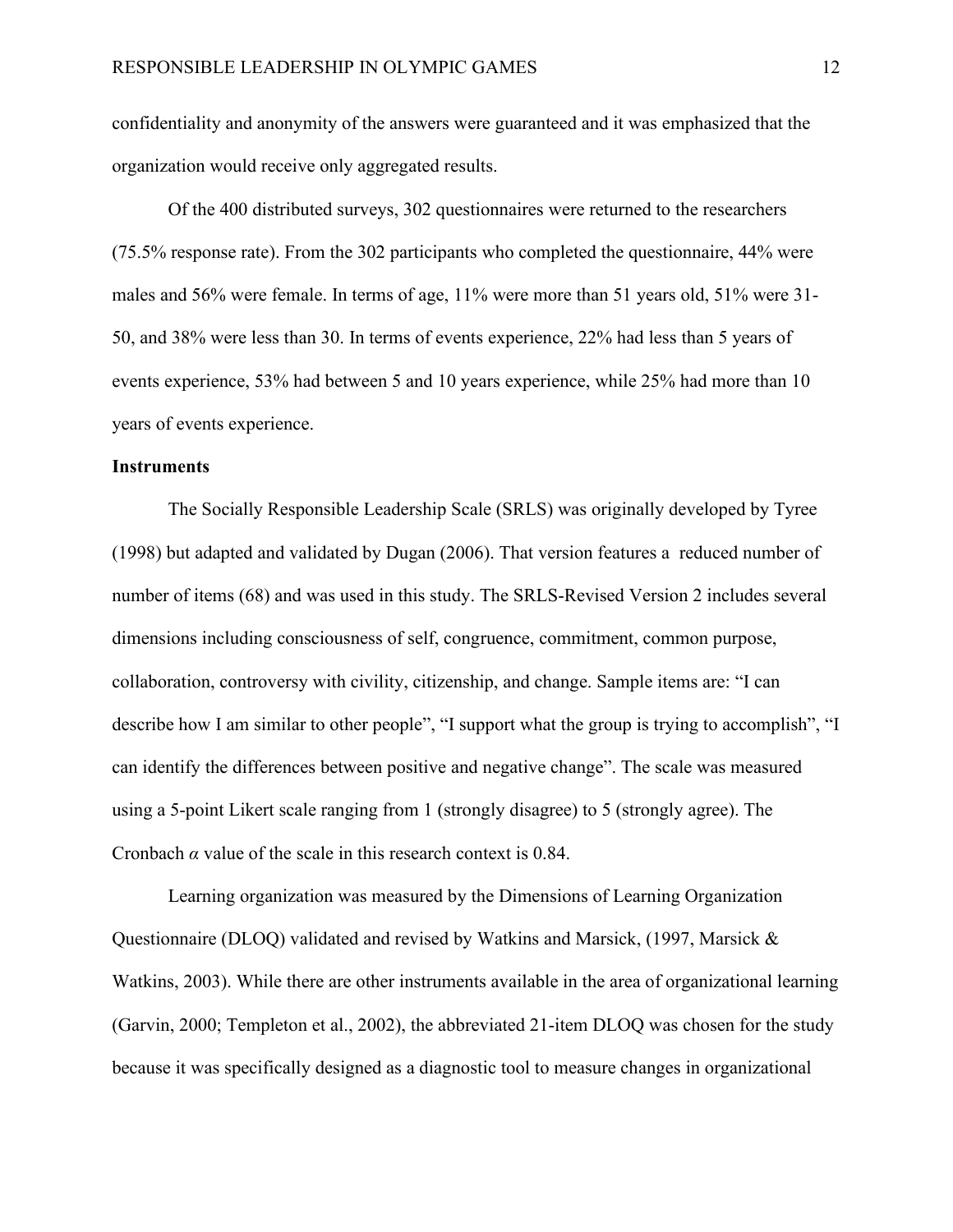learning practices and culture (Marsick & Watkins, 2003), and it has been validated as a research tool in terms of the goodness-of-fit-index (Ellinger et al., 2002; Lien et al., 2006; Yang et al., 2004). Sample items are: "Opportunities for ongoing education and growth are provided", "People gain productive reasoning skills to express their views and the capacity to listen and inquire into the views of others". Each item was measured using a 5-point Likert scale ranging from 1 (strongly disagree) to 5 (strongly agree). The Cronbach *α* value for this scale in this context is 0.87.

Work engagement was measured by the nine-item, short version of the Utrecht Work Engagement Scale (UWES) developed by Schaufeli et al. (2006). The scale includes three dimensions: vigor, dedication, and absorption. Each of the nine items was measured using a 7 point scale ranging from 1 (Never) to 7 (Daily). Sample items include "At my job, I feel strong and vigorous." "I find the work that I do full of meaning and purpose." and "Time flies when I am working". Cronbach's alpha internal consistency reliability of the UWES is .91 in this study.

### **Procedure**

The authors controlled for age, gender, and work experience in the present study to rule out alternative explanations for the findings. A confirmatory factor analysis (CFA) was conducted to evaluate the model fit of the measurement model. Structural equation modeling was adopted in the present study to test the study hypotheses after confirming the model fit. Additionally, the mediating role of learning organization between responsible leadership and work engagement was tested using the Preacher and Hayes (2004) method.

#### **<<INSERT TABLE 1 HERE>>**

#### **Results**

#### **Reliability and Validity Assessment**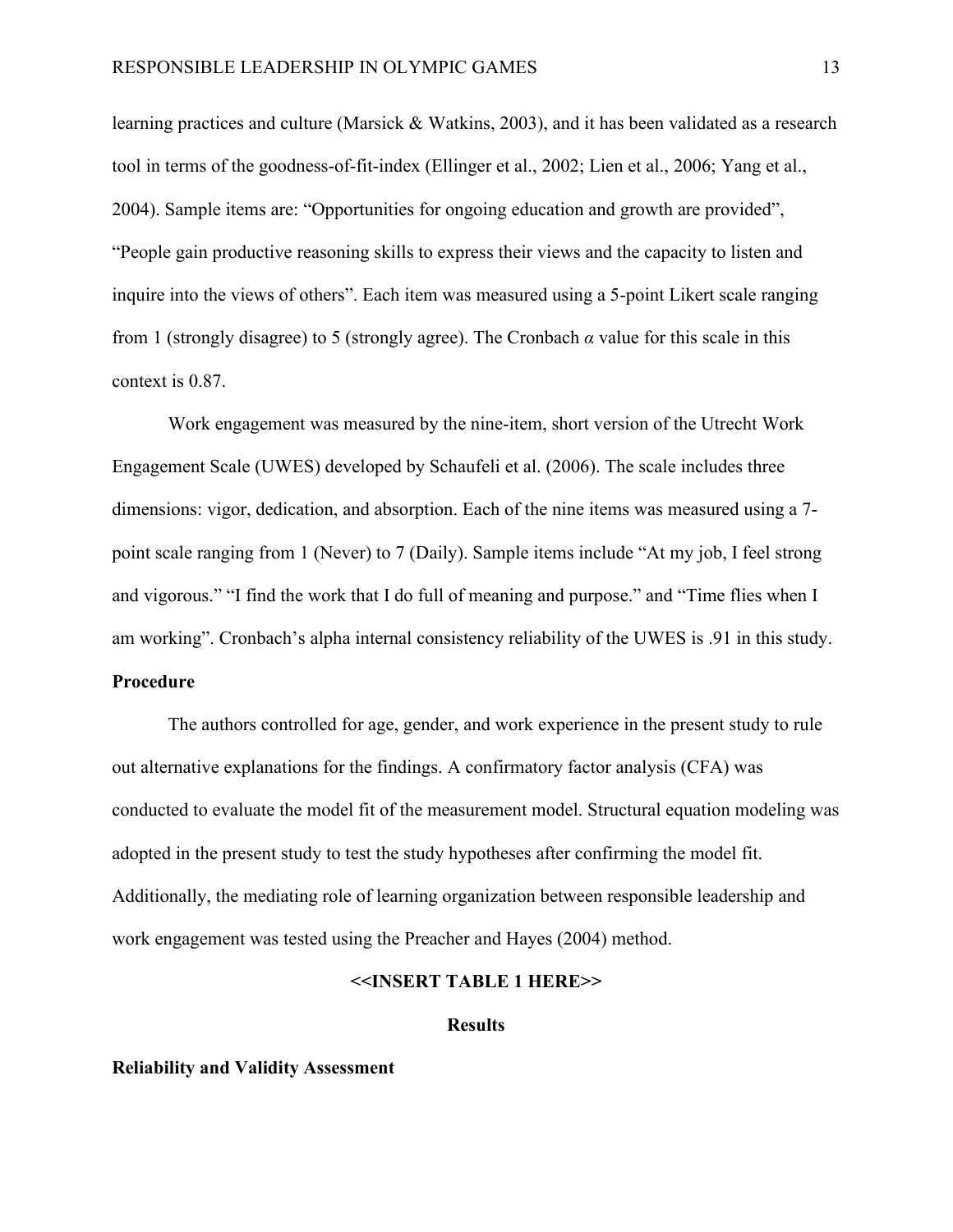A confirmatory factor analysis (CFA) was initially performed on the full measurement model that comprises the three factors and a total of 98 items. Fit indices suggested that the initial full measurement model (Model I) did not fit the data well. As suggested by Hoyle (2015), Consideration of modification indices and standard residual covariances (Hoyle, 2015), led to the deletion of nine items from the responsible leadership scale, five items from the learning organization scale, and one item from the work engagement scale and a subsequent respecification of the model (Byrne, 2001; Hair et al., 2006; Schermellech-Engel et al., 2003). The revised measurement model (Model II), comprising of three factors and 83 items improved had better fit as shown in Table 2:  $(\chi^2 = 364, df = 266; \chi^2/df = 1.57; GFI = .93; NFI = .95; CFI =$  $.92$ , RMSEA =  $.04$ ).

#### **<<INSERT TABLE 2 HERE>>**

To assess the potential for common method bias, Harman's single-factor test was conducted. The independent and dependent variables (responsible leadership, learning organization, and work engagement) loaded on a single factor ( $\chi^2$  = 2648, *df* = 448;  $\chi^2/df$  = 5.43;  $GFI = .42$ ;  $NFI = .49$ ;  $CFI = .40$ ,  $RMSEA = .23$ ). The model fit for the data was significantly worse, which suggests 1) the common method bias would likely not account for the pattern of results reported in the present study (Hair et al., 2006), and 2) the three-factor model demonstrated a better model fit. Taken together, these results offer evidence of construct validity for the instruments employed in the present study.

#### **<<INSERT TABLE 3 HERE>>**

#### **<<INSERT TABLE 4 HERE>>**

#### **Hypothesis Testing**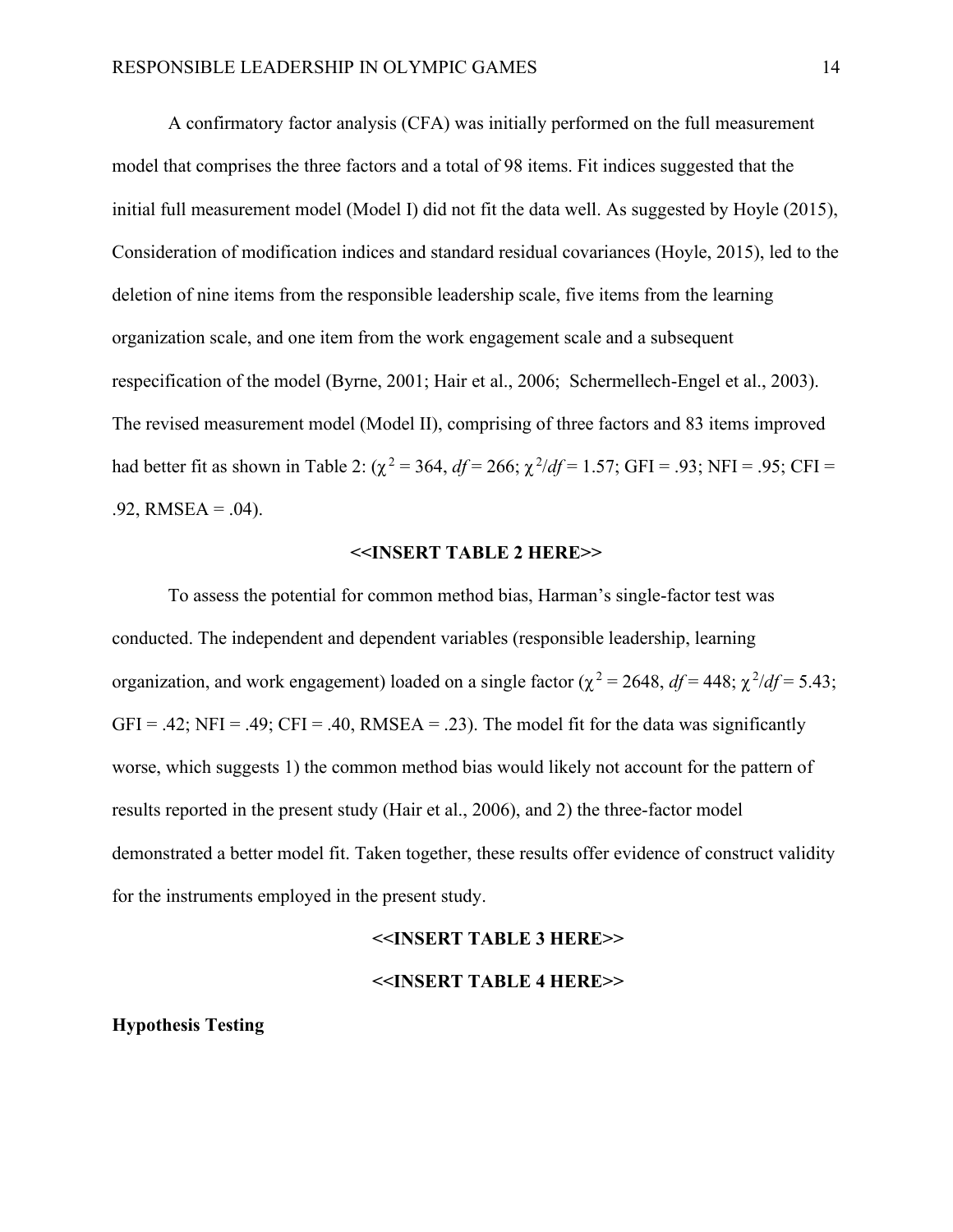Structural equation modeling (SEM) was conducted to test all hypotheses in the theoretical model. Compared to the direct effect and full mediation models, the partial mediation model had better fit to the data (Table 3). The mediating role of learning organization between responsible leadership and work engagement was tested using Preacher and Hayes's (2004) method. Hypothesis 1 proposes that responsible leadership would be related to learning organization. As shown in Table 4, the results showed that the path between responsible leadership and learning organization was significant ( $\beta = .27$ ,  $p < .01$ ), thus Hypothesis 1 was supported. Hypothesis 2 proposes that learning organization held a significant positive relationship with work engagement. The results also revealed that this relationship was significant ( $\beta$  = .47,  $p$  < .001), thus Hypothesis 2 was supported. Hypothesis 3 proposes that learning organization would mediate the relationship between responsible leadership and work engagement. The results revealed that this hypothesis received partial support, given that the effect of responsible leadership on work engagement was reduced ( $\beta$  = .19,  $p$  < .01), but remained significant  $(\beta = .12, p < .01)$ .

#### **Discussion**

The aim of this study was to explore the relationship between responsible leadership and work engagement using learning organization as a mediator. These relationships were tested for the first time among sport event professionals. Those surveyed were leaders in a dynamic and high profile context – the Olympic Games – ideal for exploring these constructs of increasing interest in sport and event research.

The most important findings of the study are that: a) responsible leadership positively affects learning organization and work engagement, b) learning organization partially mediates relationship between responsible leadership and work engagement. These findings contribute to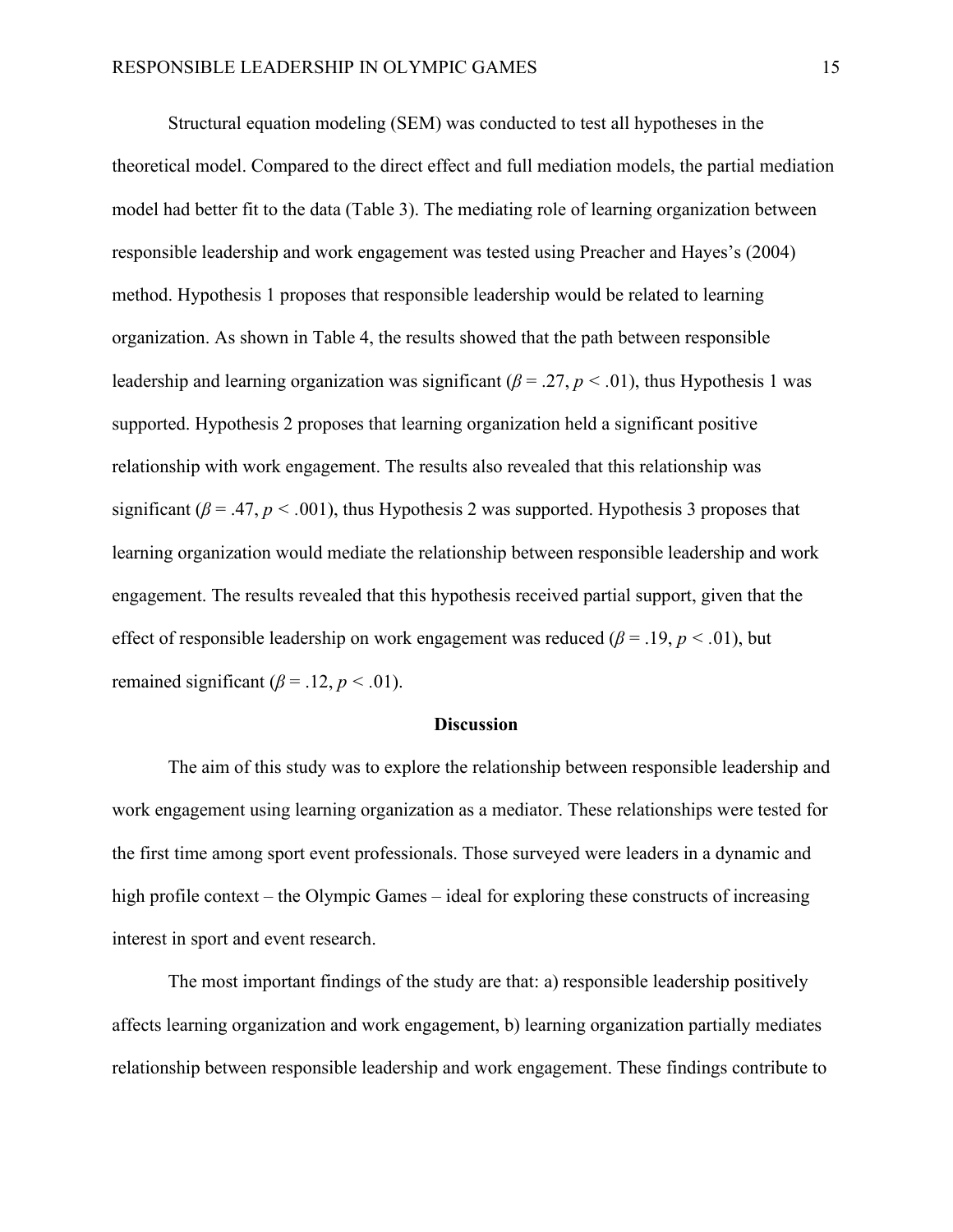the field and ongoing assessment of contemporary leadership approaches with a focus on responsible leadership, and its relationship to positive organizational outcomes. In his review of sport leadership research, Megheirkouni (2018a) pointed out the need for consideration and exploration of leadership theories and approaches in all sport settings, including events. To our knowledge, this study is not only the first to investigate responsible leadership in a sport event settings, but also to generate results confirming the importance of responsible leadership to positive organizational outcomes such as work engagement. The principle theoretical contribution therefore is that this study provides insight into the processes through which leadership influences outcome variables, a neglected area of leadership research in sport management (Megheirkouni, 2018a, 2019d).

In the complex and fast moving environment of sport mega events, it is imperative for those involved in event planning and delivery to adopt responsible leadership behaviors and a supportive learning culture to improve employee engagement. A learning culture particularly is a necessity in complex and competitive environments (Pemberton et al., 2001). It is becoming more important than ever for leaders in and around sport mega events to demonstrate social responsibility, foster a learning culture and enhance work engagement before and during the event (See, e.g., Werner et al., 2015).

Educational and learning opportunities have been identified as major factors underpinning volunteer motivation at Olympic Games (Farrell et al., 1998). To this end, the Tokyo 2020 organising committee have priorised the establishment of a learning culture by planning group training and e-learning for volunteers (International Olympic Committee, 2019). The results of this study are consistent with both the results of related research and the priorities of those staging mega sport events. The results of the present study suggests that further attention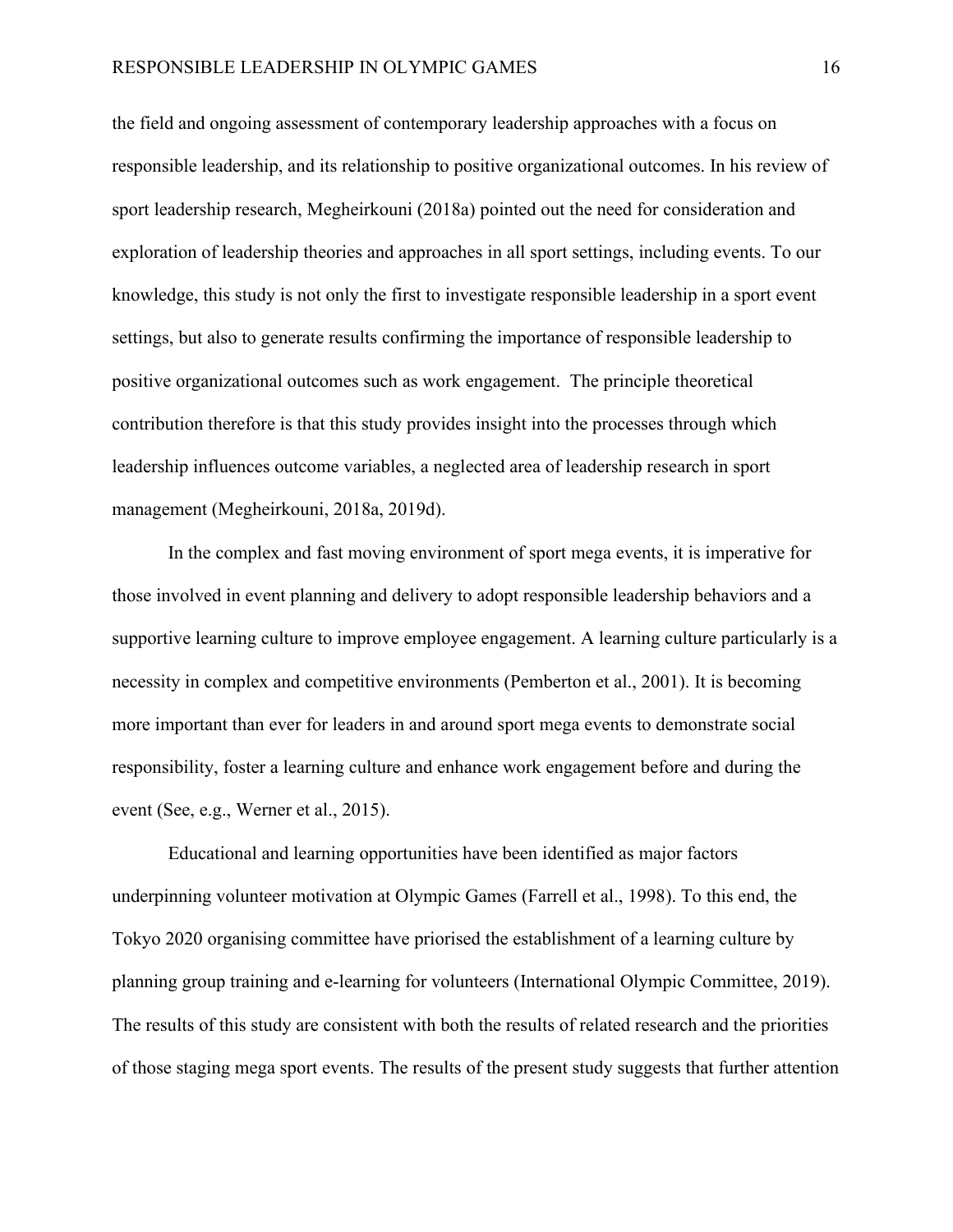should focus on developing responsible leadership behaviors that would support learning organization, and enhance work engagement. In fact the results here broaden our understanding of this notable trend by suggesting that in a sport event context, learning organizations can be specifically initiated by responsible leadership and result in heightened employee work engagement.

The significant relationship uncovered here between responsible leadership and learning organization supports H1. This finding aligns with previous work recognizing social responsibility as a style of leadership that can interrelate with learning organization. For example, Zadek's (2004) five stages of the organizational experience: (strategic, managerial, compliance, defensive, and civil), incorporate social responsibility but also capture stages of organizational learning and form a useful framework for mega sport events as well . When a leader acts responsibly, including as a steward, citizen, visionary, servant, coach, architect, storyteller, meaning enabler, and change agent, it can have positive implications for inside and outside the organization (Maak & Pless, 2006). Responsible leaders of sport organizations who demonstrate these roles are likely to facilitate a learning organization. It is not that the learning organization in the sport event sector fails to materialize in conjunction with other leadership approaches which often overlap (Pless & Maak, 2011), but rather we argue that there is an intuitive path starting with responsible leadership particularly.

It also emerged in this study that there is a significant relationship between learning organization and work engagement which supports H2. This result is consistent with extant research on this relationship (Kyoung et al., 2014; Malik & Garg, 2020) and, importantly, provides evidence that this phenomenon pervades sport event contexts as well. It is noteworthy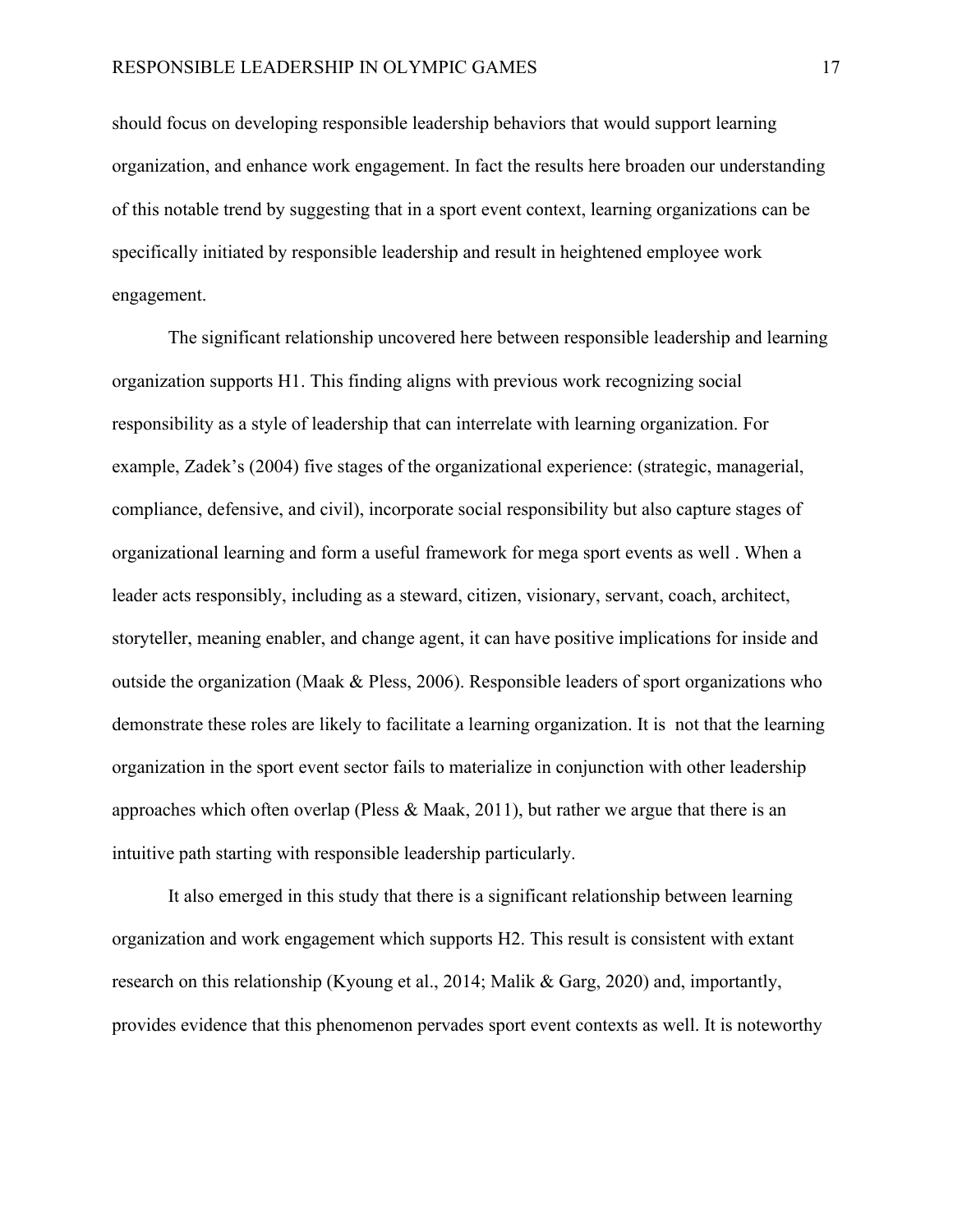that Facilitating learning organizations in the sports event sector is therefore critical, as a lack of engagement from employees in the event industry can be catastrophic.

The current study answers the call from Pless and Maak (2011) to carry out research with the aim of better understanding the complexity of responsible leadership. Specifically, this research sought to explore a potential intervening role of a third construct (i.e., learning organization) on an important relationship (responsible leadership and work engagement). The evidence in support of partial mediation (and H3) found here is revealing of some of the complexity around responsible leadership that has been suggested. We argue that leaders in and around sport mega events should demonstrate responsibility not only because it will ultimately foster work engagement directly, but also continuously encourage development within a learning organization, which will in turn also enhance work engagement.

#### **Implications for Practice**

In the present study, evidence emerged revealing the importance of responsible leadership and learning organization on sport event employee and volunteer work engagement. These variables have not yet been simultaneously explored in a mega sport event context, so implications for practice are abundant. Most importantly, responsible leadership is a very sensible starting point for those in mega sport event leadership roles. There is obvious intuitive appeal given how well the stakeholder focus of this approach aligns with the nature of mega events which are the ultimate confluence of stakeholders working together. However, learning organizations and engaged workers are equally important in the context of a fast moving, dynamic environment which charactertises mega event delivery. The fact that both responsible leadership and learning organization are related to work engagement means that both must be a priority to mega event leaders.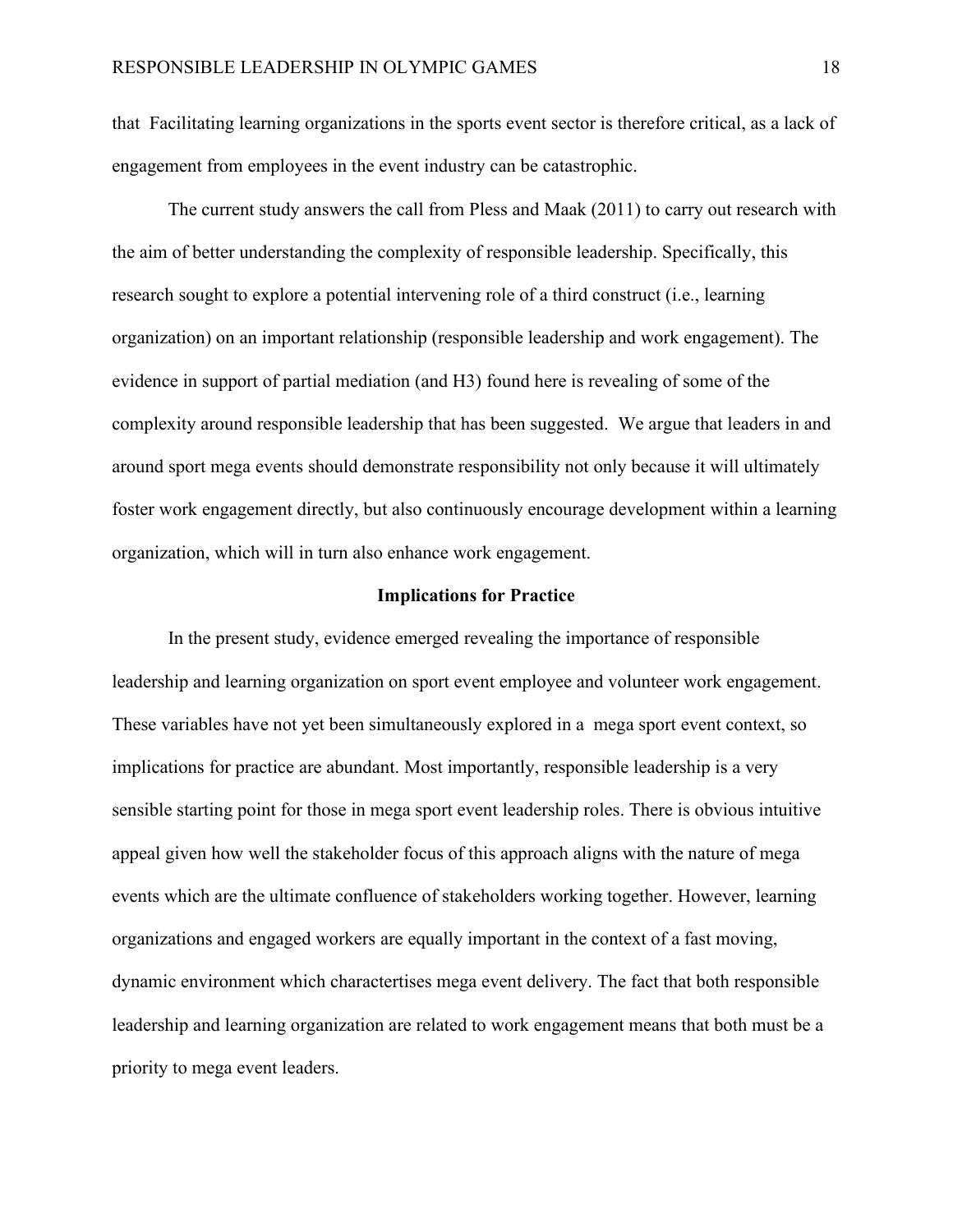Digging deeper, the results of this study suggest that leaders in the sports event sector should emphasize the moral-legal standard, internal obligation, concern for others, concern consequences, and self-judgment which are all responsible leadership behaviors to enhance the engagement of both employees and volunteers. This can occur by facilitating well-designed learning and development programs, workshops, seminars, and collective and short-term educational courses on responsible leadership (Maak & Pless, 2006) in the context of sport mega events that cope with a complex network of stakeholders (Leopkey & Parent, 2009). These initiatives should result in sport event employees and volunteers being more committed to their role and being more effective in it.

The resource required to enhance human capital, skills and competencies to achieve competitive advantage in the sports event sector can be daunting (Megheirkouni, 2018b, Megheirkouni, 2019d). However, it is more important than ever and a 'permanent' learning organization environment ought to be the aim to sustain effectiveness in competitive sport mega events. Learning occurs at the individual, group, and organization levels, each informing the others. These three levels of learning are linked by four social and psychological processes: intuiting, interpreting, integrating, and institutionalizing. Within these processes, cognition affects behavior, and vice versa (Vera & Crossan, 2004). To do this, leaders in the sports event industry need to understand followers needs if they want to become a learning organization. This can enhance work engagement. A truly responsible leader is one who encourages learning but also promotes a wider culture of learning in sport events environments. Therefore, leaders must be hired into key mega event roles who are capable of espousing that culture.

#### **Limitations**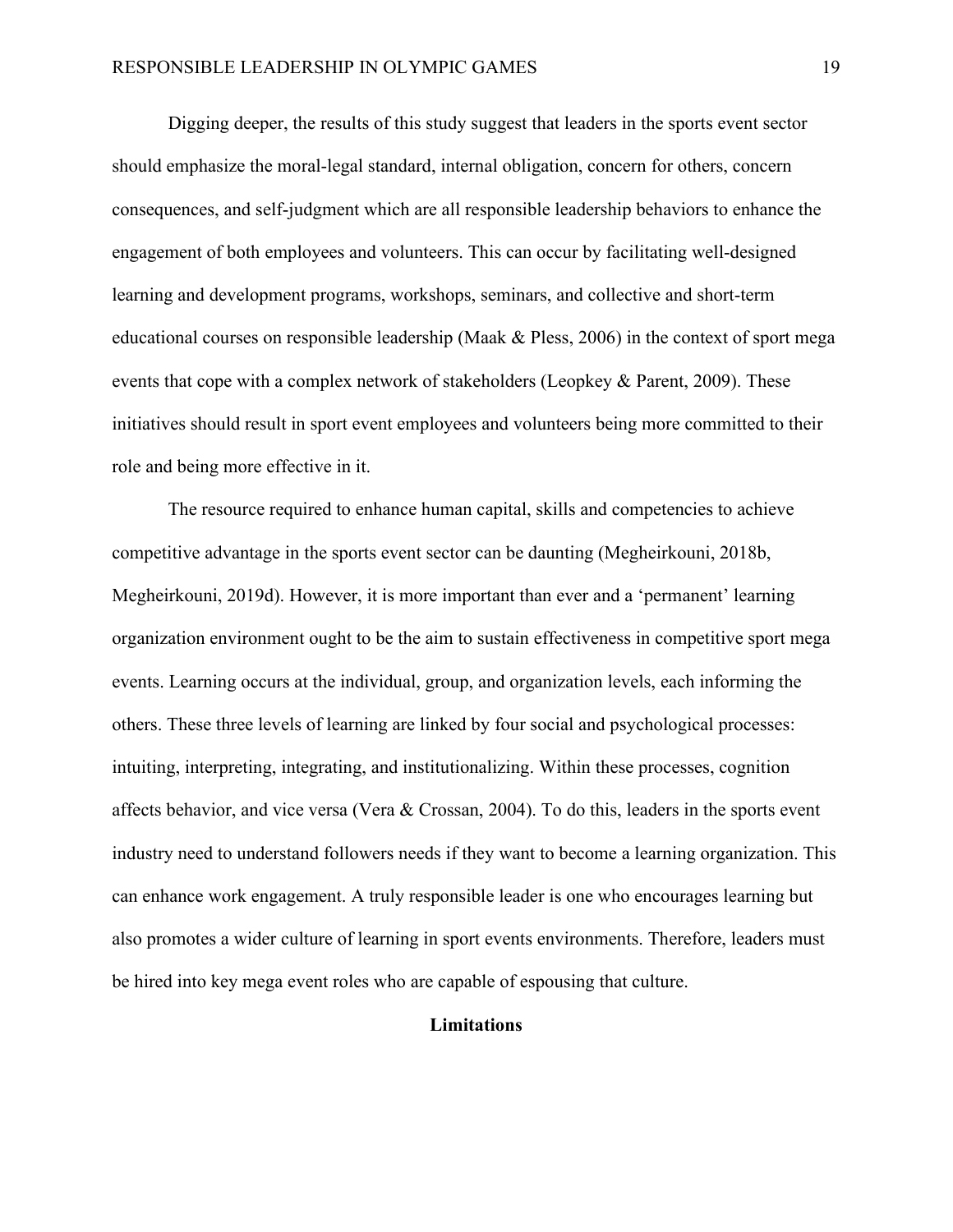Although the present study broadens our understanding of responsible leadership, it has several limitations. Demographics and other personal characteristics are important considerations when it comes to leader effectiveness but were not taken into consideration in the current study. Future researchers in this area may also wish to consider leadership through alternate lenses (servant leadership for e.g.,) to explore how they may relate to learning organization in sport event contexts. The generalizability of the findings (or lack thereof) should also be acknowledged here and this can of course be assessed through the benefits of future research. . Generalizability of the findings to non-sport events, sectors, or countries may be limited.

An additional important next step for future research is to validate the findings of the present study to determine the extent to which the findings of the present study extend to other sports event settings in Japan, although of course one cannot be sure that the findings of the present study extend to all sports event settings such as, non-mega sport events. It is possible that the overall level of effects of responsible leadership might be stronger in cultures where the nonprofit sector is controlled by governments, such as in the Middle East and North Africa (MENA). For example, chief executives, presidents, or chairmen of the sports event industry who are politically supported tend to place this support as a strategy for building and sustaining good relationships with all relevant stakeholders (Megheirkouni, 2017b).

#### **Conclusion**

The present study makes a significant contribution to the literature on leadership in sport and event industry in that it has integrated for the first time a responsible leadership approach into a model applicable to the context of sport mega events. More specifically, we have investigated the relationship between responsible leadership and work engagement using learning organization as a mediator. The results show that responsible leadership positively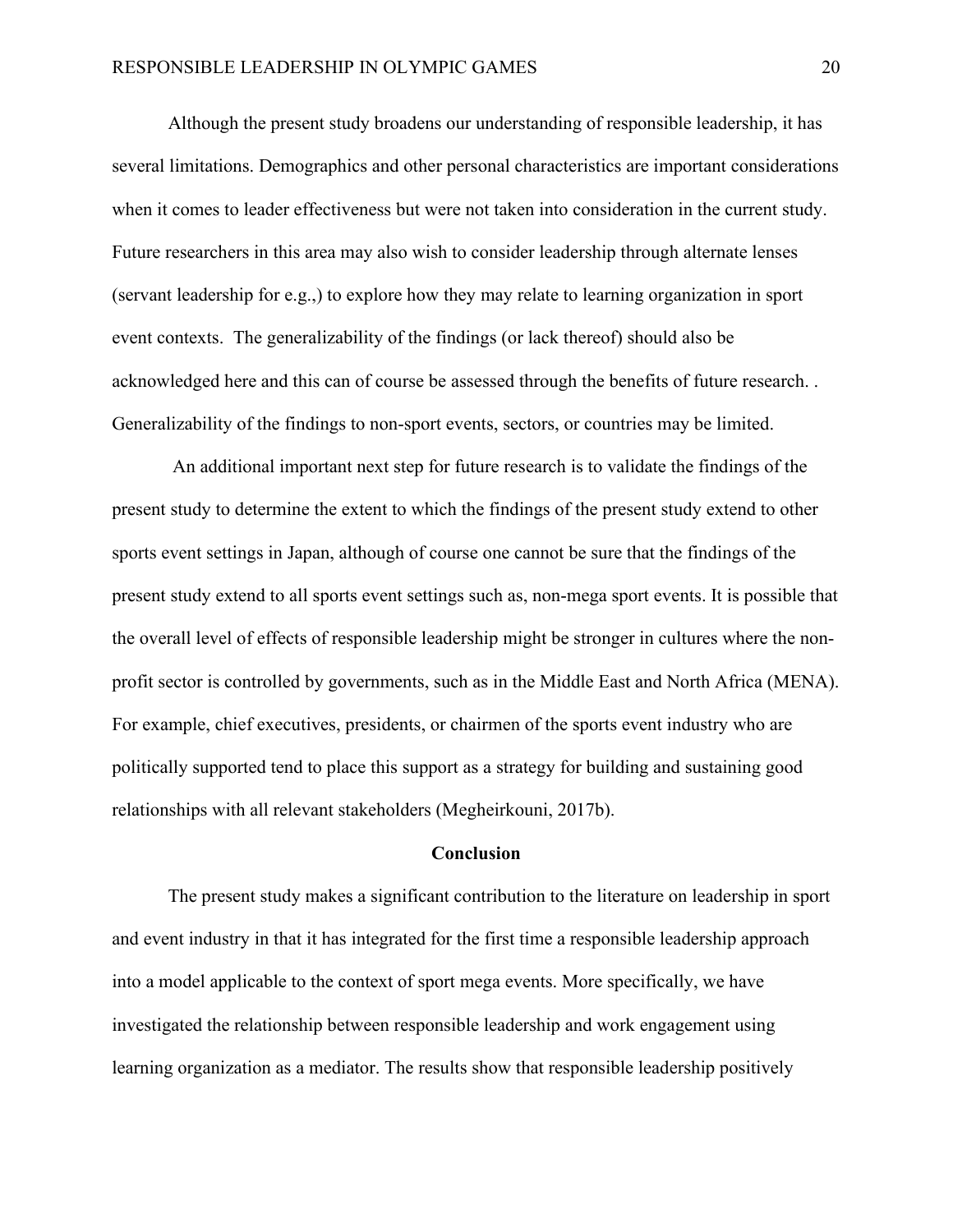affects learning organization and work engagement. In addition, learning organization partially mediates the relationship between responsible leadership and work engagement.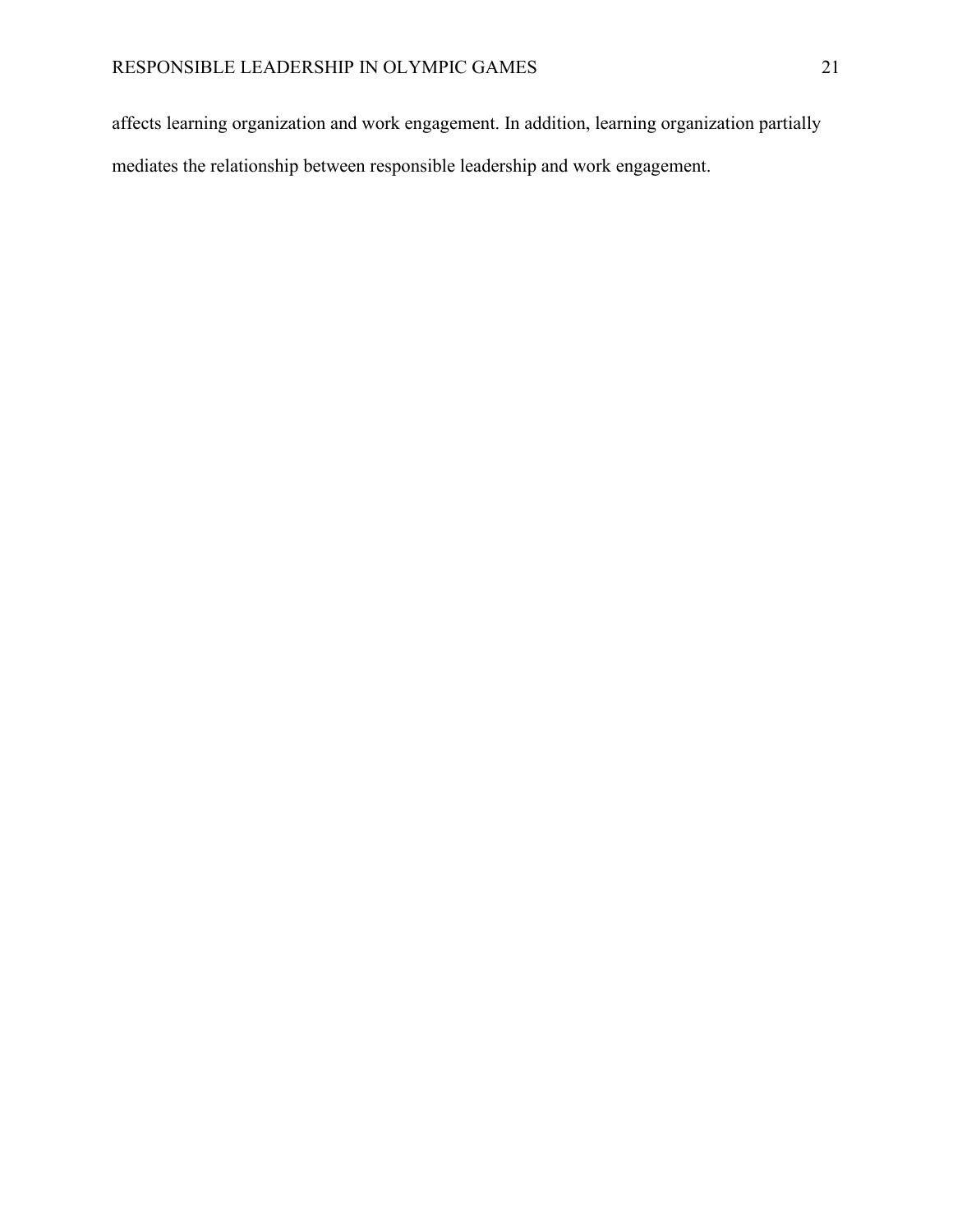#### **REFERENCES**

- Ahmad, I., & Gao, Y., (2018). Ethical leadership and work engagement: The roles of psychological empowerment and power distance orientation. *Management Decision, 56*(9), 1991–2005. <https://doi.org/10.1108/MD-02-2017-0107>
- Allen, J. B., & Bartle, M. (2014). Sport event volunteers' engagement: Management matters. *Managing Leisure, 19*(1), 36–50.<https://doi.org/10.1080/13606719.2013.849502>
- Bakker, A. B., & Demerouti, E. (2007). The job demands-resources model: State of the art, *Journal of Managerial Psychology, 22*(3), 309–328. <https://doi.org/10.1108/02683940710733115>
- Bakker, A. B., & Demerouti, E. (2008). Towards a model of work engagement. *Career Development International, 13*(3), 209–223.<https://doi.org/10.1108/13620430810870476>
- Bang, H. (2011). Leader–member exchange in nonprofit sport organizations: The impact on job satisfaction and intention to stay from the perspectives of volunteer leaders and followers. *Nonprofit Management and Leadership, 22*(1), 85–105.

<https://doi.org/10.1002/nml.20042>

- Bass, B. M. (2000). The future of leadership in learning organizations. *Journal of Leadership & Organizational Studies*, *7*(3), 18–40.<https://doi.org/10.1177/107179190000700302>
- Battistelli, A., Odoardi, C., Vandenberghe, C., Di Napoli, G., & Piccione, L. (2019). Information sharing and innovative work behavior: The role of work‐based learning, challenging tasks, and organizational commitment. *Human Resource Development Quarterly. 30*(3), 361–381.<https://doi.org/10.1002/hrdq.21344>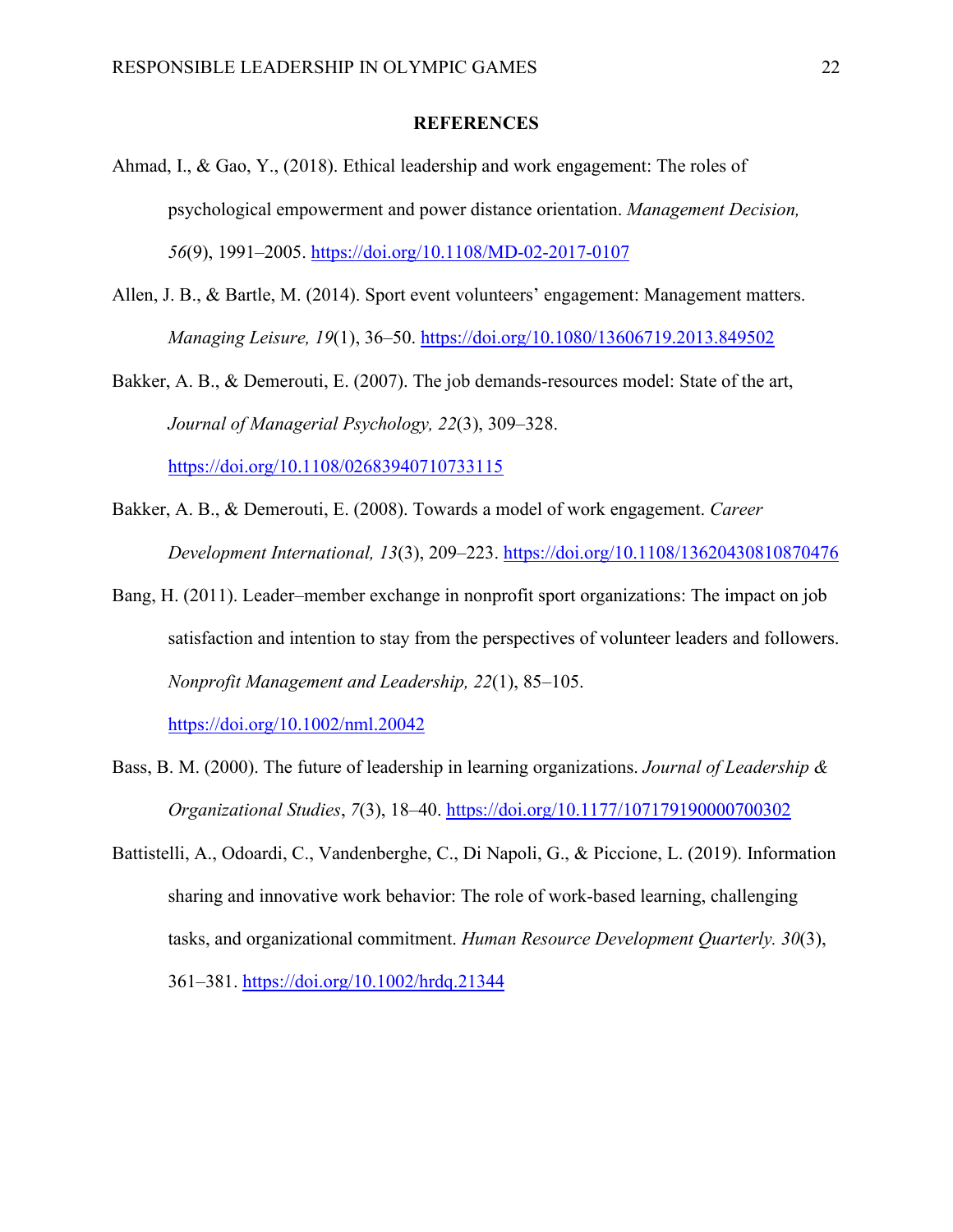Berson, Y., Nemanich, L. A., Waldman, D. A., Galvin, B. M., & Keller, R. T. (2006). Leadership and organizational learning: A multiple levels perspective. *The Leadership Quarterly, 17*(6), 577–594.<https://doi.org/10.1016/j.leaqua.2006.10.003>

Breevaart, K., Bakker, A. B., Hetland, J., Demerouti, E., Olsen, O. K., & Espevik, R. (2014). Daily transactional and transformational leadership and daily employee engagement. *Journal of Occupational and Organizational Psychology, 87*(1), 138–157. <https://doi.org/10.1111/joop.12041>

Byrne, B. M. (2001). Structural equation modeling with AMOS, EQS, and LISREL: Comparative approaches to testing for the factorial validity of a measuring instrument. *International Journal of Testing, 1*(1), 55–86.

[https://doi.org/10.1207/s15327574ijt0101\\_4](https://doi.org/10.1207/s15327574ijt0101_4)

- Caniëls, M. C. J., Semeijn, J. H., & Renders, I. H. M. (2018). Mind the mindset! The interaction of proactive personality, transformational leadership and growth mindset for engagement at work. *Career Development International, 23*(1), 48–66. [https://doi.org/10.1108/CDI-](https://doi.org/10.1108/CDI-11-2016-0194)[11-2016-0194](https://doi.org/10.1108/CDI-11-2016-0194)
- Carter, D., & Baghurst, T. (2014). The influence of servant leadership on restaurant employee engagement. *Journal of Business Ethics, 124*(3), 453–464. <https://www.jstor.org/stable/24033282>
- Caulfield, J. L., & Senger, A. (2017). Perception is reality: Change leadership and work engagement. *Leadership & Organization Development Journal, 38*(7), 927–945. <https://doi.org/10.1108/LODJ-07-2016-0166>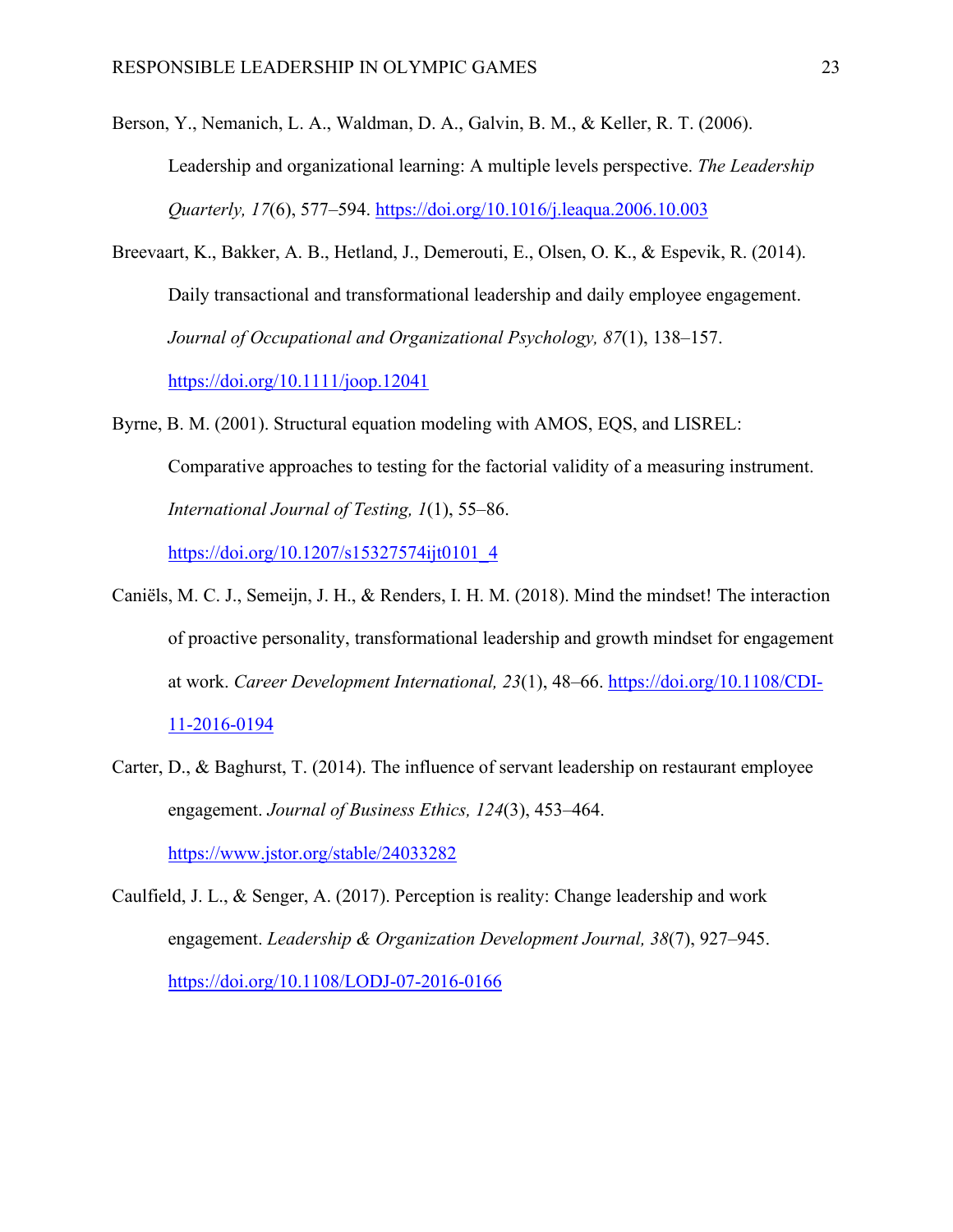- Chew, J., & Chan, C. C. A. (2008). Human resource practices, organizational commitment and intention to stay. *International Journal of Manpower, 29*(6), 503–522. <https://doi.org/10.1108/01437720810904194>
- Chughtai, A., Byrne, M. & Flood, B. (2015). Linking ethical leadership to employee well-being: The role of trust in supervisor. *Journal of Business Ethics, 128*(3), 653–663. <https://doi.org/10.1007/s10551-014-2126-7>
- Cranmer, G. A., & Myers, S. A. (2015). Sports teams as organizations: A leader–member exchange perspective of player communication with coaches and teammates. *Communication & Sport, 3*(1), 100–118.
- Davies, A. (2015). Life after a festival: Local leadership and the lasting legacy of festivals. *Event Management, 19*(4), 433–444.<https://doi.org/10.3727/152599515X14465748512524>
- De Clercq, D., Bouckenooghe, D., Raja, U., & Matsyborska, G. (2014). Servant leadership and work engagement: The contingency effects of leader–follower social capital. *Human Resource Development Quarterly, 25*(2), 183–212.<https://doi.org/10.1002/hrdq.21185>
- Demirtas, O. (2015). Ethical leadership influence at organizations: Evidence from the field. *Journal of Business Ethics, 126*(2), 273–284.<https://doi.org/10.1007/s10551-013-1950-5>
- DeRue, D. S., & Ashford, S. J. (2010). Who will lead and who will follow? A social process of leadership identity construction in organizations. *Academy of Management Review, 35*(4), 627–647.<https://doi.org/10.5465/amr.35.4.zok627>
- Doh, J. P., & Quigley, N. R. (2014). Responsible leadership and stakeholder management: Influence pathways and organizational outcomes. *Academy of Management Perspectives, 28*(3), 255–274.<https://doi.org/10.5465/amp.2014.0013>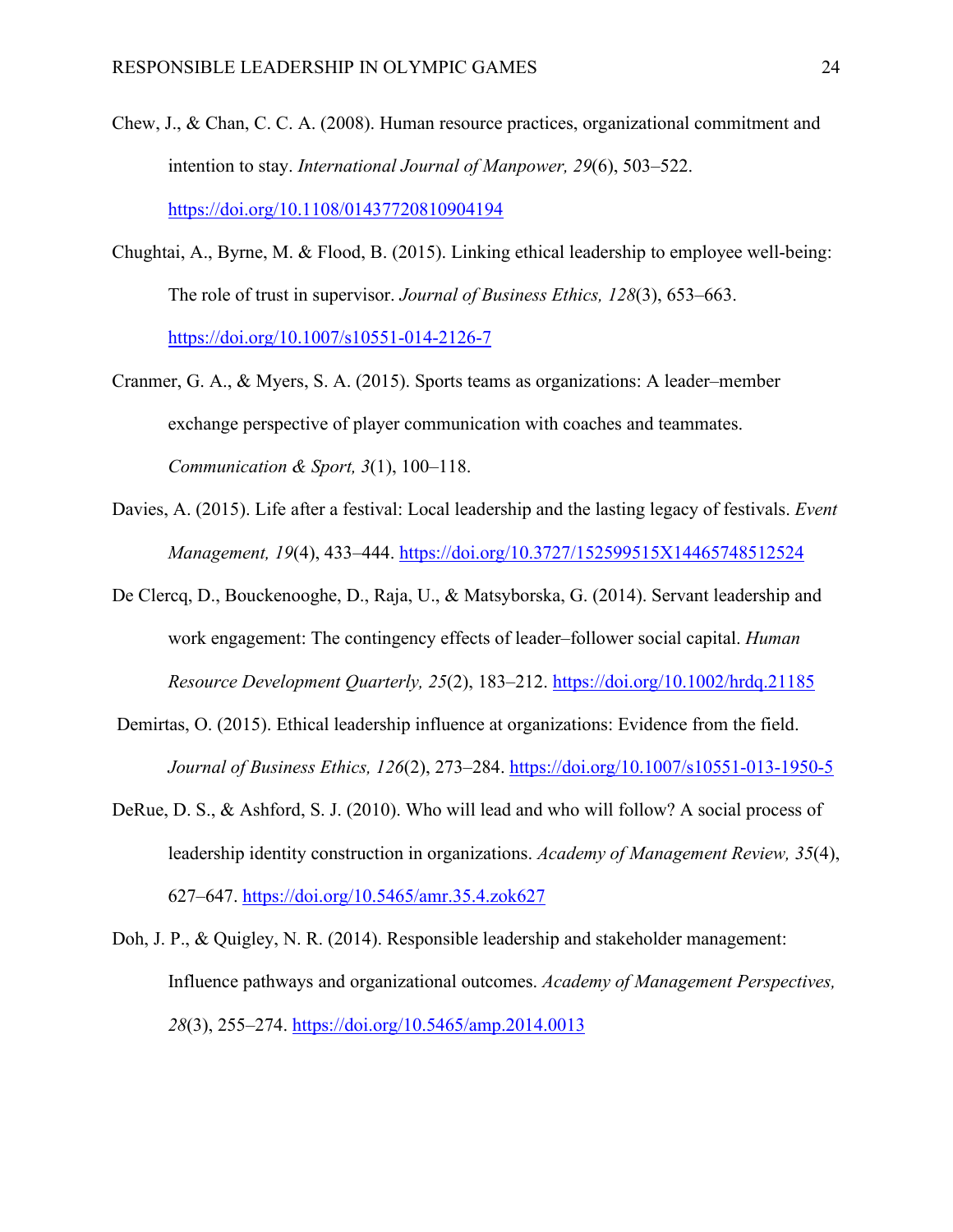- Dugan, J. P. (2006). Involvement and leadership: A descriptive analysis of socially responsible leadership. Journal of College Student Development, *47*(3), 335-343. <https://doi.org/10.1353/csd.2006.0028>
- Ellinger, A. D., Ellinger, A. E., Yang, B., & Howton, S. W. (2002). The relationship between the learning organization concept and firms' financial performance: An empirical assessment. *Human Resource Development Quarterly*, *13*(1), 5–22.

<https://doi.org/10.1002/hrdq.1010>

- Farrell, J. M., Johnston, M. E., & Twynam, G. D. (1998). Volunteer motivation, satisfaction, and management at an elite sporting competition. *Journal of Sport Management, 12*(4), 288– 300.<https://doi.org/10.1123/jsm.12.4.288>
- Freeman, R. E., Martin, K., Parmar, B., Cording, M. P., & Werhane, P. H. (2005). Leading through values and ethical principles. In R. Burke, & C. Cooper (Eds.), *Inspiring leaders* (pp. 149–174). Routledge.
- Garvin, D. A. (1993, July-August). Building a learning organization. *Harvard Business Review, 71*(4), 78–91.
- Garvin, D. A. (2000), *Learning in Action: A Guide to Putting the Learning Organization to Work.* Harvard Business School Press.
- Glen, C. (2006). Key skills retention and motivation: The war for talent still rages and retention is the high ground. *Industrial and Commercial Training, 38*(1), 37–45. <https://doi.org/10.1108/00197850610646034>
- Govaerts, N., Kyndt, E., Dochy, F., & Baert, H. (2011). Influence of learning and working climate on the retention of talented employees, *Journal of Workplace Learning, 23*(1), 35–55.<https://doi.org/10.1108/13665621111097245>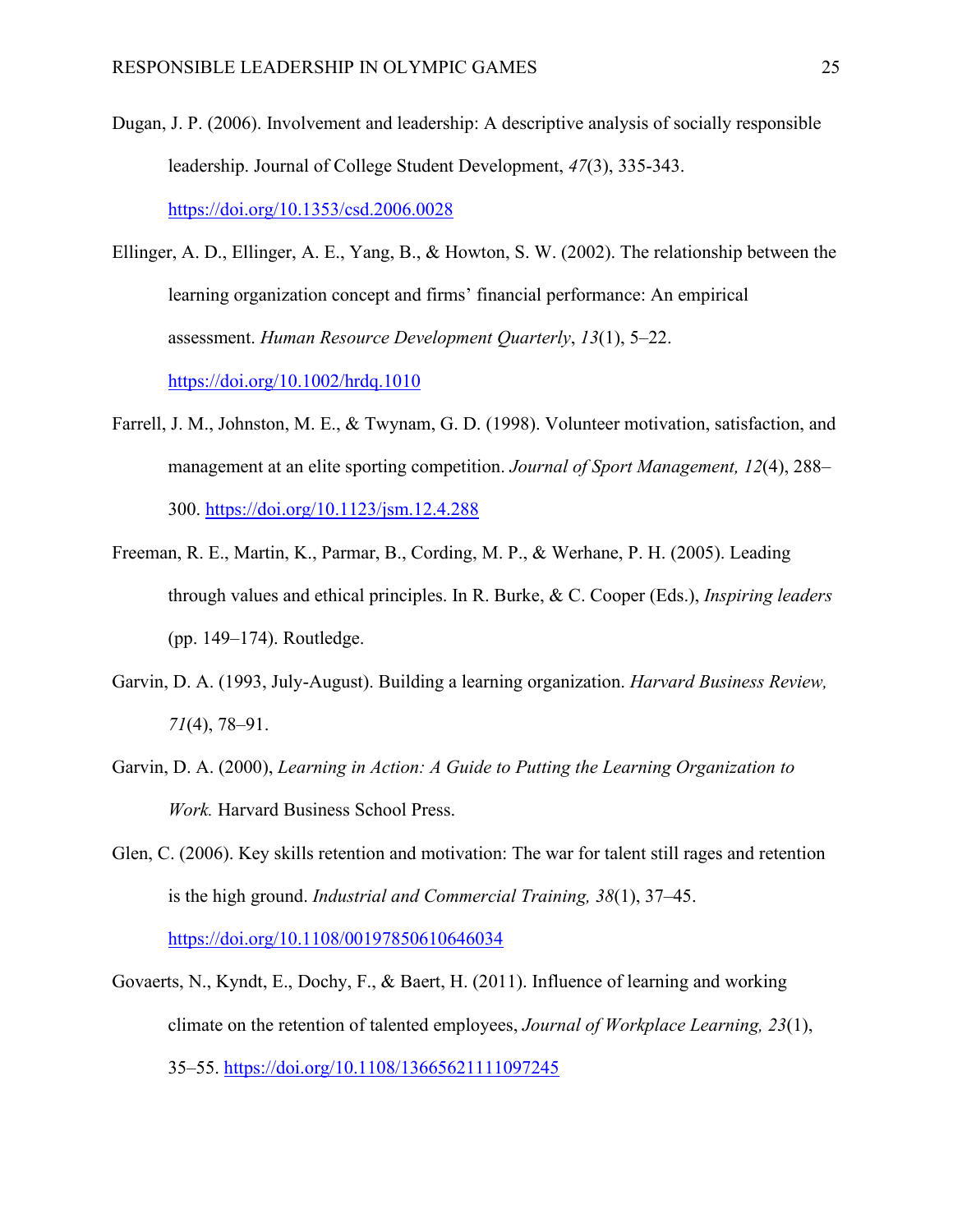- Grint, K. (2005). Problems, problems, problems: The social construction of 'leadership'. *Human relations, 58*(11), 1467–1494.<https://doi.org/10.1177/0018726705061314>
- Gubman, E. (2004). From Engagement to Passion for Work: The Search for the Missing Person. *Human Resource Planning, 27*(3), 25–26.
- Hair, J. F., Black, W. C., Babin, B. J., Anderson, R. E., & Tatham, R. L. (2006). *Multivariate Data Analysis* (6th Ed). Pearson University.
- Hoon Song, J., Kolb, J. A., Hee Lee, U., & Kyoung Kim, H. (2012). Role of transformational leadership in effective organizational knowledge creation practices: Mediating effects of employees' work engagement. *Human Resource Development Quarterly, 23*(1), 65–101. <https://doi.org/10.1002/hrdq.21120>
- Hoye, R. (2004). Leader‐member exchanges and board performance of voluntary sport organizations. *Nonprofit Management and Leadership, 15*(1), 55–70. <https://doi.org/10.1002/nml.53>

Hoyle, R. H. (2015). *Handbook of structural equation modeling.* Guilford press.

- International Olympic Committee. (2019, 25 January). *More than 200,000 applications received for Tokyo 2020 Volunteer Programme*. [https://www.olympic.org/news/more-than-200-](https://www.olympic.org/news/more-than-200-000-applications-received-for-tokyo-2020-volunteer-programme) [000-applications-received-for-tokyo-2020-volunteer-programme](https://www.olympic.org/news/more-than-200-000-applications-received-for-tokyo-2020-volunteer-programme)
- Hsieh, C-C., & Wang, D-S. (2015). Does supervisor-perceived authentic leadership influence employee work engagement through employee-perceived authentic leadership and employee trust?. *The International Journal of Human Resource Management, 26*(18), 2329–2348.<https://doi.org/10.1080/09585192.2015.1025234>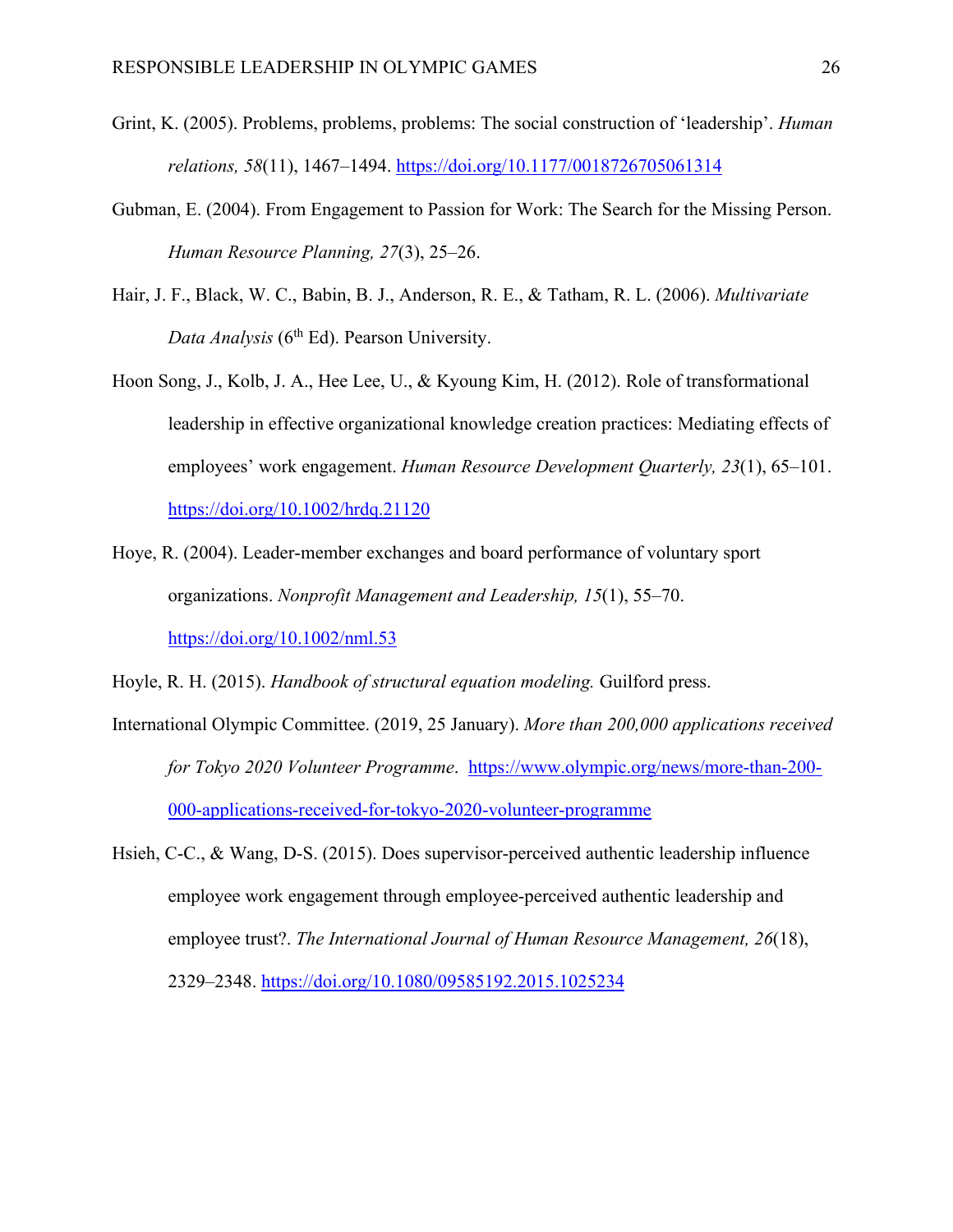- Huang, J-Y., Chou, T-C., & Lee, G-G. (2010). Imitative innovation strategies: Understanding resource management of competent followers. *Management Decision, 48*(6), 952–975. <https://doi.org/10.1108/00251741011053488>
- Joo, B-K., Lim, D. H., & Kim, S. (2016). Enhancing work engagement: The roles of psychological capital, authentic leadership, and work empowerment. *Leadership & Organization Development Journal, 37*(8), 1117–1134. [https://doi.org/10.1108/LODJ-01-](https://doi.org/10.1108/LODJ-01-2015-0005) [2015-0005](https://doi.org/10.1108/LODJ-01-2015-0005)
- Juhdi, N., Pa'wan, F., & Hansaram, R. M. K. (2013). HR Practices and Turnover intention: The mediating roles of organizational commitment and organizational engagement in a selected region in Malaysia. *The International Journal of Human Resource Management, 24*(15), 3002–3019.<https://doi.org/10.1080/09585192.2013.763841>
- Kyoung Park, Y., Hoon Song, J., Won Yoon, S., & Kim, J. (2014). Learning organization and innovative behavior: The mediating effect of work engagement. *European Journal of Training and Development, 38*(1/2), 75–94.<https://doi.org/10.1108/EJTD-04-2013-0040>
- Leopkey, B., & Parent, M. M. (2009). Risk management issues in large-scale sporting events: A stakeholder perspective. *European Sport Management Quarterly, 9*(2), 187–208. <https://doi.org/10.1080/16184740802571443>
- Lee, M. C. C., Idris, M. A., & Tuckey, M. (2019). Supervisory coaching and performance feedback as mediators of the relationships between leadership styles, work engagement, and turnover intention. *Human Resource Development International, 22*(3), 257–282. <https://doi.org/10.1080/13678868.2018.1530170>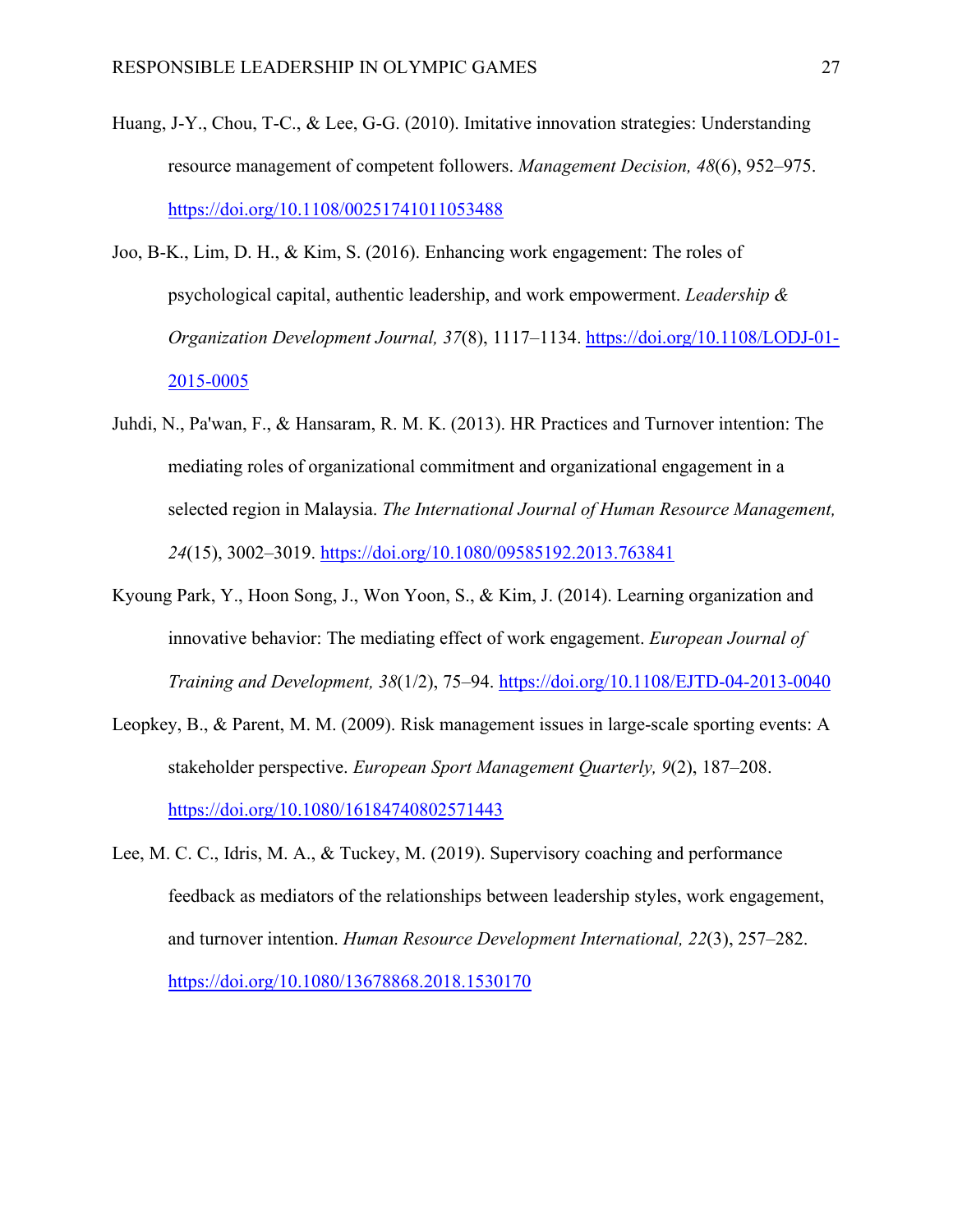- Lien, B-Y., Hung, R. Y-Y., Yang, B., & Li, M. (2006). Is the learning organization a valid concept in the Taiwanese context? *International Journal of Manpower*, *27*(2), 189–203. <https://doi.org/10.1108/01437720610666209>
- Maak, T. (2007). Responsible leadership, stakeholder engagement, and the emergence of social capital. *Journal of Business Ethics, 74*, 329–343. [https://doi.org/10.1007/s10551-007-](https://doi.org/10.1007/s10551-007-9510-5)  $9510-5$
- Maak, T., & Pless, N. M. (2006). Responsible leadership in a stakeholder society—A relational perspective. *Journal of Business Ethics, 66*(1)*,* 99–115. https://doi.org/10.1007/s10551- 006-9047-z
- Mahoney, R. (2000). Leadership and learning organizations. *The Learning Organization*, *7*(5), 241–244.<https://doi.org/10.1108/09696470010378325>
- Malik, P., & Garg, P. (2020). Learning organization and work engagement: The mediating role of employee resilience. *The International Journal of Human Resource Management, 31*(8), 1071-1094. <https://doi.org/10.1080/09585192.2017.1396549>
- Marquardt, M. (1997). *16 steps to becoming a learning organization* (Vol. 9602). American Society for Training and Development.
- Marsick, V., & Watkins, K. (2003). Demonstrating the value of an organization's learning culture: The dimensions of the learning organization questionnaire. *Advances in Developing Human Resources*, *5*(2), 132–151.

<https://doi.org/10.1177/1523422303005002002>

May, D. R., Gilson, R. L. & Harter, L. M. (2004). The psychological conditions of meaningfulness, safety and availability and the engagement of the human spirit at work.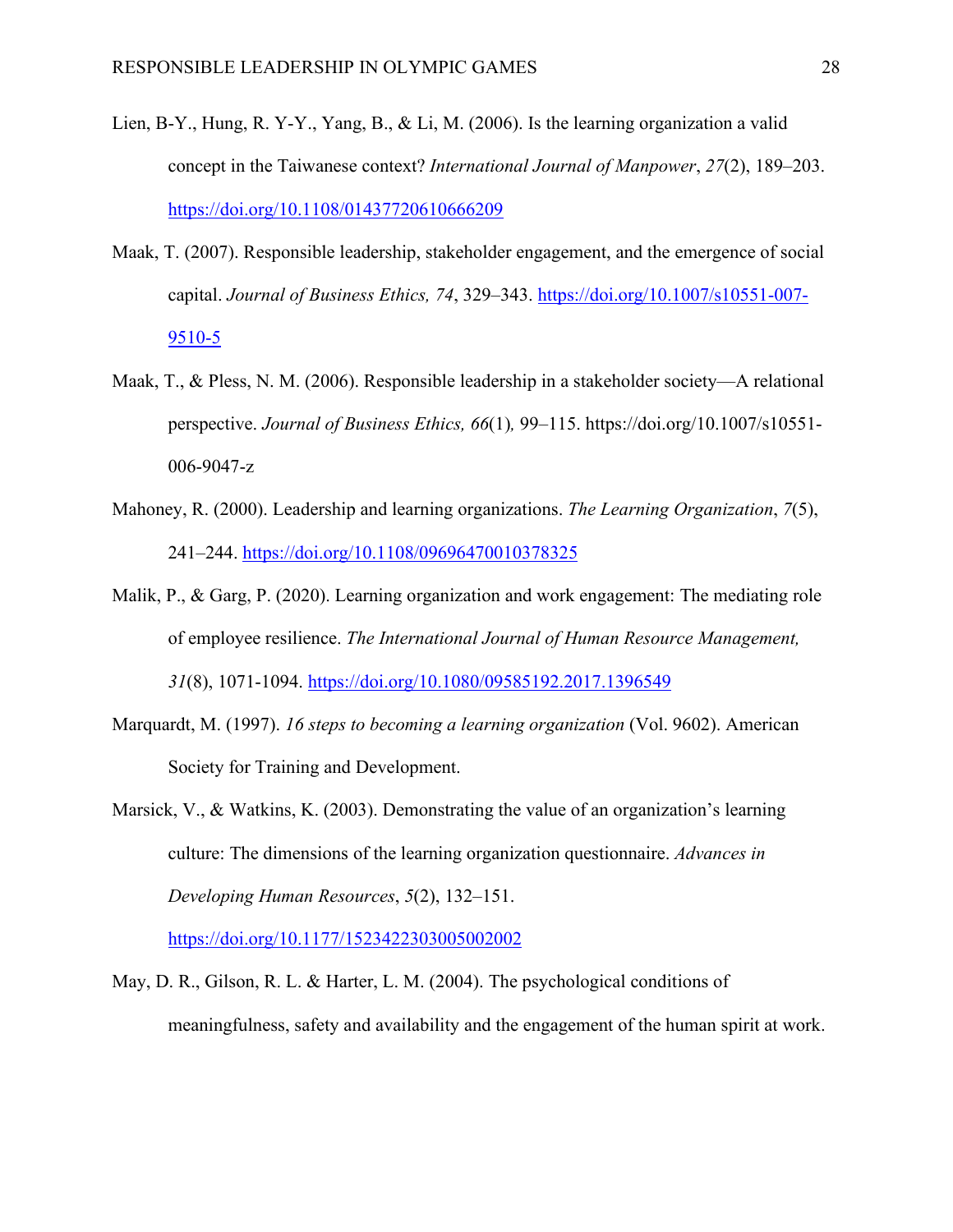*Journal of Occupational and Organizational Psychology, 77*(1), 11–37.

<https://doi.org/10.1348/096317904322915892>

Megheirkouni, M. (2017a). Leadership styles and organizational learning in UK for-profit and non-profit sports organizations. *International Journal of Organizational Analysis*, *25*(4), 596–612.<https://doi.org/10.1108/IJOA-07-2016-1042>

Megheirkouni, M. (2017b). Leadership competencies: Qualitative insight into non-profit sports organizations. *International Journal of Public Leadership, 13*(3), 166–181. <https://doi.org/10.1108/IJPL-11-2016-0047>

- Megheirkouni, M. (2017c). Revisiting leader-member exchange theory: Insights into sport stadia management. *International Journal of Event and Festival Management. 8*(3), 244–260. <https://doi.org/10.1108/IJEFM-03-2017-0022>
- [Megheirkouni, M.,](https://www.emerald.com/insight/search?q=Majd%20Megheirkouni) Amaugo, A., & [Jallo, S.](https://www.emerald.com/insight/search?q=Shehu%20Jallo) (2018). Transformational and transactional leadership and skills approach: Insights on stadium management. *International Journal of Public Leadership*, *14*(4), 245–259. <https://doi.org/10.1108/IJPL-06-2018-0029>
- Megheirkouni, M. (2018a). Mixed methods in sport leadership research: A review of sport management practices. *Sports Management International Journal Choregia, 14*(1), 1–20. <https://doi.org/10.4127/ch.2018.0126>
- Megheirkouni, M. (2018b). Insights on practising of servant leadership in the events sector. *Sport, Business, Management: An International Journal, 8*(2), pp. 134–152. <https://doi.org/10.1108/SBM-01-2017-0001>
- Megheirkouni, M. (2019a). Leadership and Decision-Making Styles in Large-Scale Sporting Events. *Event Management*, *22*(5), pp. 785-801(17) DOI: <https://doi.org/10.3727/152599518X15299559876162>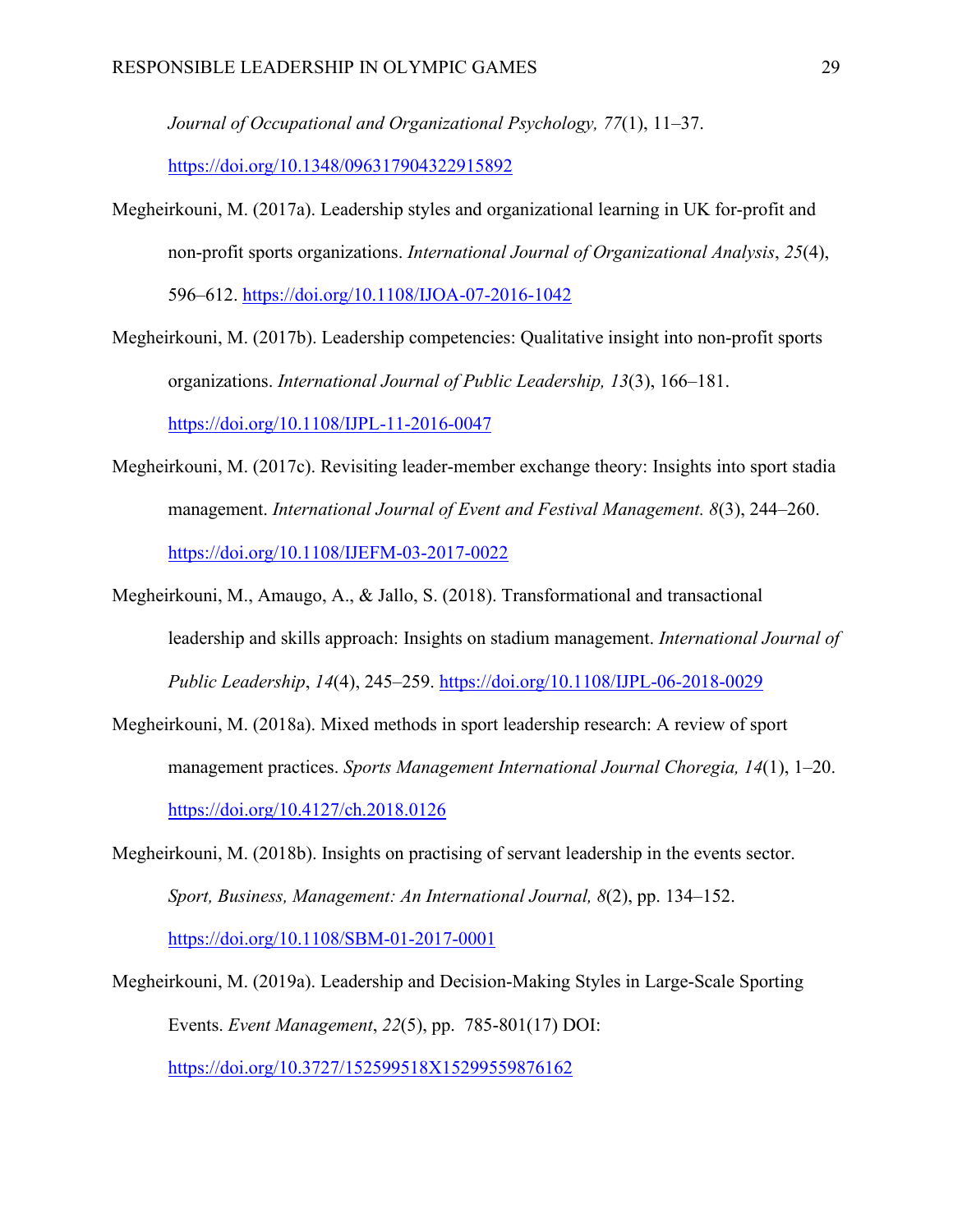- Megheirkouni, M. (2019b). Responsible leadership as a mediator between emotional intelligence and team outcomes in sport organizations. *International Journal of Sport Management, 20*(1), 87–107. ISBN 978-0-89641-585-0.
- Megheirkouni, M. (2019d). The types of authority and problems at Olympic events: insights into Grint's model of decision-making positions. *Event Management*, *23(*6), 801-816. <https://doi.org/10.3727/152599519X15506259856408>
- Megheirkouni, M. (2020). Psychological contract, leadership, and job satisfaction: An empirical investigation into the non-profit sports sector. *Annals of Leisure Research*, pp. 1-24*.*. <https://doi.org/10.1080/11745398.2020.1769488>
- Megheirkouni, M (2021). Authentic leadership, empowerment and positive outcomes: Hearing the voice of the events industry. *Event Management, 25*(5), 445-458. <https://doi.org/10.3727/152599519X15506259856615>
- Messer, B. L., & Dillman, D. A. (2011). Surveying the general public over the internet using address-based sampling and mail contact procedures. *Public Opinion Quarterly, 75*(3), 429–457.<https://doi.org/10.1093/poq/nfr021>
- Parris, D. L., & Peachey, J. W. (2013). Encouraging servant leadership: A qualitative study of how a cause-related sporting event inspires participants to serve. *Leadership*, *9*(4), 486– 512.<https://doi.org/10.1177/1742715012470675>
- Pernecky, T. (2015). Sustainable leadership in event management. *Event Management*, *19*(1), 109–121.<https://doi.org/10.3727/152599515X14229071393188>
- Pemberton, J. D., Stonehouse, G. H., & Yarrow, D. J. (2001). Benchmarking and the role of organizational learning in developing competitive advantage. *Knowledge and Process Management, 8*(2), 123–135.<https://doi.org/10.1002/kpm.110>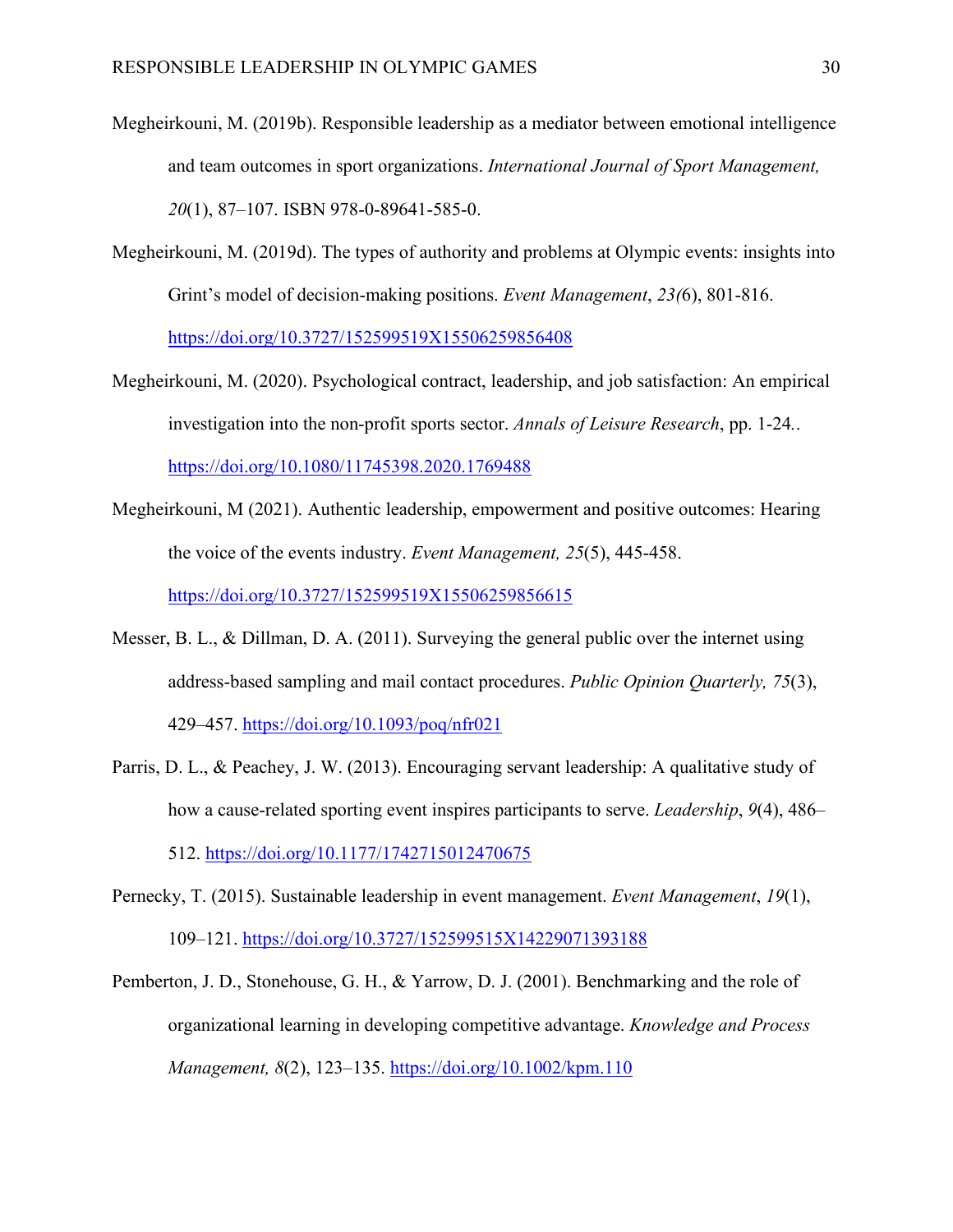- Pless, N. M. (2007). Understanding responsible leadership: Role identity and motivational drivers. *Journal of Business Ethics*, *74*(4), 437–456. [https://doi.org/10.1007/s10551-007-](https://doi.org/10.1007/s10551-007-9518-x)  $9518-x$
- Pless, N. M., & Maak, T. (2011). Responsible leadership: Pathways to the future. *Journal of Business Ethics, 98*, 3–13. <https://doi.org/10.1007/s10551-011-1114-4>
- Preacher, K. J., & Hayes, A. F. (2004). SPSS and SAS procedures for estimating indirect effects in simple mediation models. *Behavior Research Methods, Instruments, & Computers, 36*(4), 717–731. <https://doi.org/10.3758/BF03206553>
- Prime Minister of Japan and His Cabinet. (2017). Council on Investments for the Future. [https://japan.kantei.go.jp/97\\_abe/actions/201701/27article1.html](https://japan.kantei.go.jp/97_abe/actions/201701/27article1.html)
- Rich, B. L., Lepine, J. A., & Crawford, E. R. (2010), Job engagement: Antecedents and effects on job performance. *Academy of Management Journal, 53*(3), 617–635. <https://doi.org/10.5465/amj.2010.51468988>
- Rees, C., Alfes, K., & Gatenby, M. (2013). Employee voice and engagement: Connections and consequences, *The International Journal of Human Resource Management, 24*(14), 2780–2798.<https://doi.org/10.1080/09585192.2013.763843>
- Resick, C. J., Baltes, B. B., & Shantz, C. W. (2007). Person-organization fit and work-related attitudes and decisions: Examining interactive effects with job fit and conscientiousness. *Journal of Applied Psychology, 92*(5), 1446–1455. [https://doi.org/10.1037/0021-](https://doi.org/10.1037/0021-9010.92.5.1446) [9010.92.5.1446](https://doi.org/10.1037/0021-9010.92.5.1446)
- Rhoades, L. & Eisenberger, R. (2007). Perceived organizational support: A review of the literature, *Journal of Applied Psychology, 87*(4), 698–714. [https://doi.org/10.1037/0021-](https://doi.org/10.1037/0021-9010.87.4.698) [9010.87.4.698](https://doi.org/10.1037/0021-9010.87.4.698)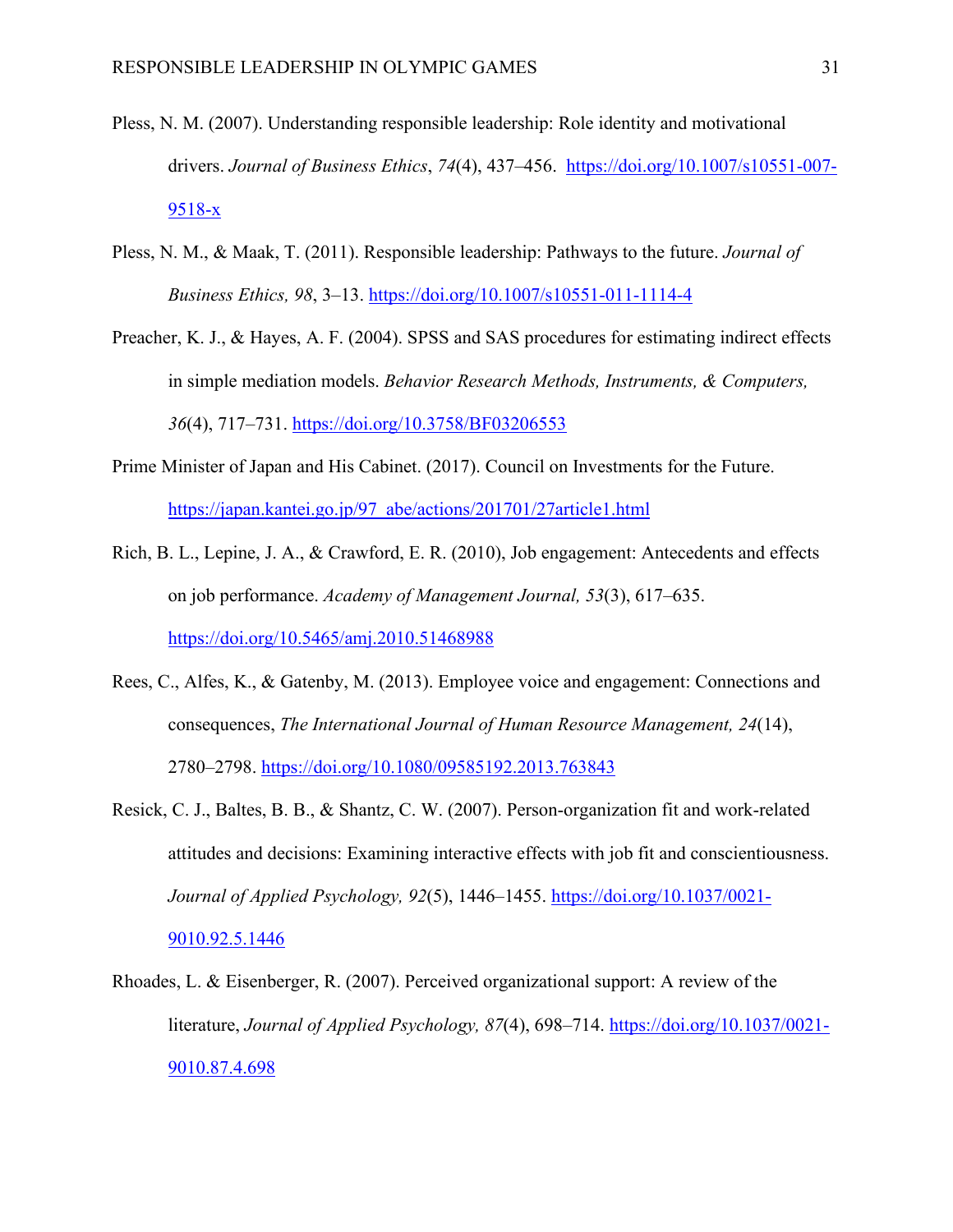- Rieke, M., Hammermeister, J., & Chase, M. (2008). Servant leadership in sport: A new paradigm for effective coach behavior. *International Journal of Sports Science & Coaching, 3*(2), 227–239.<https://doi.org/10.1260/174795408785100635>
- Robbins, S., & Judge, T. (2017), *Essentials of Organizational Behavior* (13<sup>th</sup> Ed.). London: Pearson.
- Saitama Criteriumu. (2019). Tour de France Saitama Criterium.

<https://www.saitamacriterium.com/en/the-race/about>

- Sasakawa Sports Foundation (2017). Sport white paper. Sasakawa Sports Foundation, Tokyo, Japan. ISBN 978-4-915944-66-6
- Schaufeli, W. B., Bakker, A. B., & Salanova, M. (2006). The measurement of work engagement with a short questionnaire: A cross-national study. *Educational and Psychological Measurement, 66*(4), 701-716.<https://doi.org/10.1177/0013164405282471>
- Schaufeli, W. B., Salanova, M., González-Romá, V., & Bakker, A. B. (2002). The measurement of engagement and burnout: A two sample confirmatory factor analytic approach. *Journal of Happiness Studies, 3*(1), 71–92. <https://doi.org/10.1023/A:1015630930326>
- Schermelleh-Engel, K., Moosbrugger, H., & Müller, H. (2003). Evaluating the fit of structural equation models: Tests of significance and descriptive goodness-of-fit measures. *Methods of Psychological Research Online, 8*(2), 23–74.
- Senge, P. M. (1990). *The fifth discipline: The art and practice of the learning organization*. Random House.
- Templeton, G. F., Lewis, B. R., & Snyder, C. A. (2002). Development of a measure for the organizational learning construct. *Journal of Management Information Systems, 19*(2), 175–218.<https://doi.org/10.1080/07421222.2002.11045727>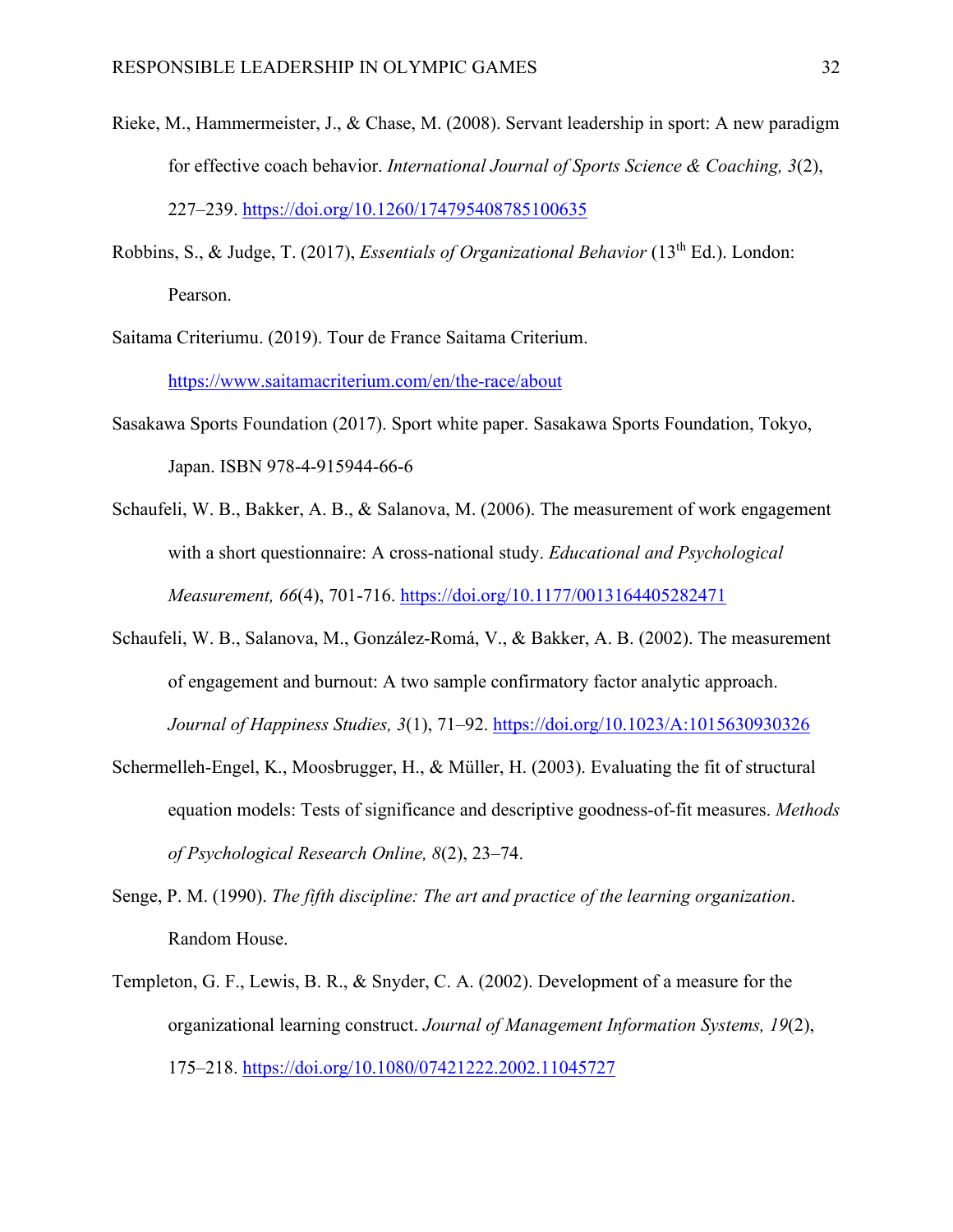- Tims, M., Bakker, A. B., & Xanthopoulou, D. (2011). Do transformational leaders enhance their followers' daily work engagement?. *The Leadership Quarterly, 22*(1), 121–131. <https://doi.org/10.1016/j.leaqua.2010.12.011>
- Tyree, T. M. (1998). Designing an instrument to measure socially responsible leadership using the Social Change Model of leadership development. (Doctoral dissertation). University of Maryland, College Park, Maryland. (AAT 9836493)
- Vera, D., & Crossan, M. (2004). Strategic leadership and organizational learning. *Academy of Management Review*, *29*(2), 222–240.<https://doi.org/10.5465/amr.2004.12736080>
- Voegtlin, C., Patzer, M., & Scherer, A. G. (2012). Responsible leadership in global business: A new approach to leadership and its multi-level outcomes. *Journal of Business Ethics, 105*(1), 1–16.<https://doi.org/10.1007/s10551-011-0952-4>
- Wade, M. (2006). Developing Leaders for Sustainable Business. In T. Maak, & N. M. Pless (Eds.), *Responsible Leadership* (pp. 227–244). Routledge.
- Waldman, D. A., & Galvin, B. M. (2008). Alternative perspectives of responsible leadership. Organizational Dynamics, *37*(4), 327-341. <https://doi.org/10.1016/j.orgdyn.2008.07.001>
- Marsick, V. J., & Watkins, K. E. (2003). Demonstrating the value of an organization's learning culture: the dimensions of the learning organization questionnaire. *Advances in developing human resources*, *5*(2), 132-151.

<https://doi.org/10.1177/1523422303005002002>

Wells, J., & Welty Peachey, J. (2016). Called to serve: Exploring servant leadership in the context of sport-for-development. *Journal of Sport for Development, 4*(7), 12–24.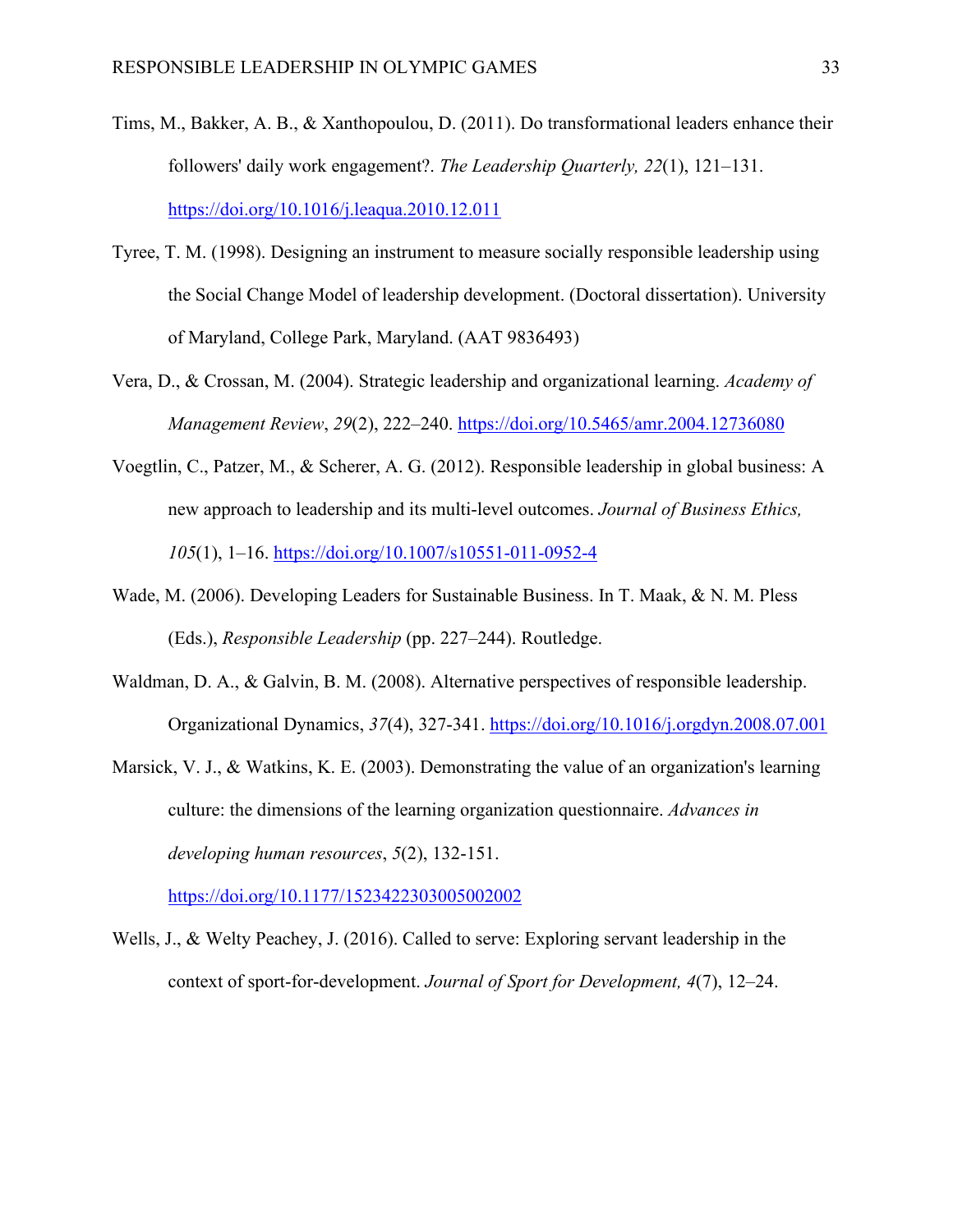- Werner, K., Dickson, G., & Hyde, K. F. (2015). Learning and knowledge transfer processes in a mega-events context: The case of the 2011 Rugby World Cup. *Tourism Management, 48*, 174–187.<https://doi.org/10.1016/j.tourman.2014.11.003>
- Xie, D. (2005). *Exploring organizational learning culture, job satisfaction, motivation to learn, organizational commitment, and internal service quality in a sport organization,* (Doctoral dissertation), The Ohio State University. ISBN: 0-542-21000-2.
- Yang, B., Watkins, K. E., & Marsick, V. J. (2004). The construct of the learning organization: Dimensions, measurement, and validation. *Human Resource Development Quarterly*, *15*(1), 31–55.<https://doi.org/10.1002/hrdq.1086>
- Yasin Ghadi, M., Fernando, M., & Caputi, P. (2013). Transformational leadership and work engagement: The mediating effect of meaning in work. *Leadership & Organization Development Journal, 34*(6), 532–550.<https://doi.org/10.1108/LODJ-10-2011-0110>
- Yean, T. F., & Yahya, K. K. (2013). The influence of human resource management practices and career strategy on career satisfaction of insurance agents. *International Journal of Business and Society, 14*(2), 193–206.

<http://www.ijbs.unimas.my/repository/pdf/Vol14No2paper2.pdf>

- Zadek, S. (2004, December). The path to corporate responsibility. *Harvard Business Review*, *82*(12), 125–150. <https://pubmed.ncbi.nlm.nih.gov/15605571/>
- Zhu, W., Avolio, B. J., & Walumbwa, F. O. (2009). Moderating role of follower characteristics with transformational leadership and follower work engagement. *Group and Organization Management, 34*(5), 590–619.<https://doi.org/10.1177/1059601108331242>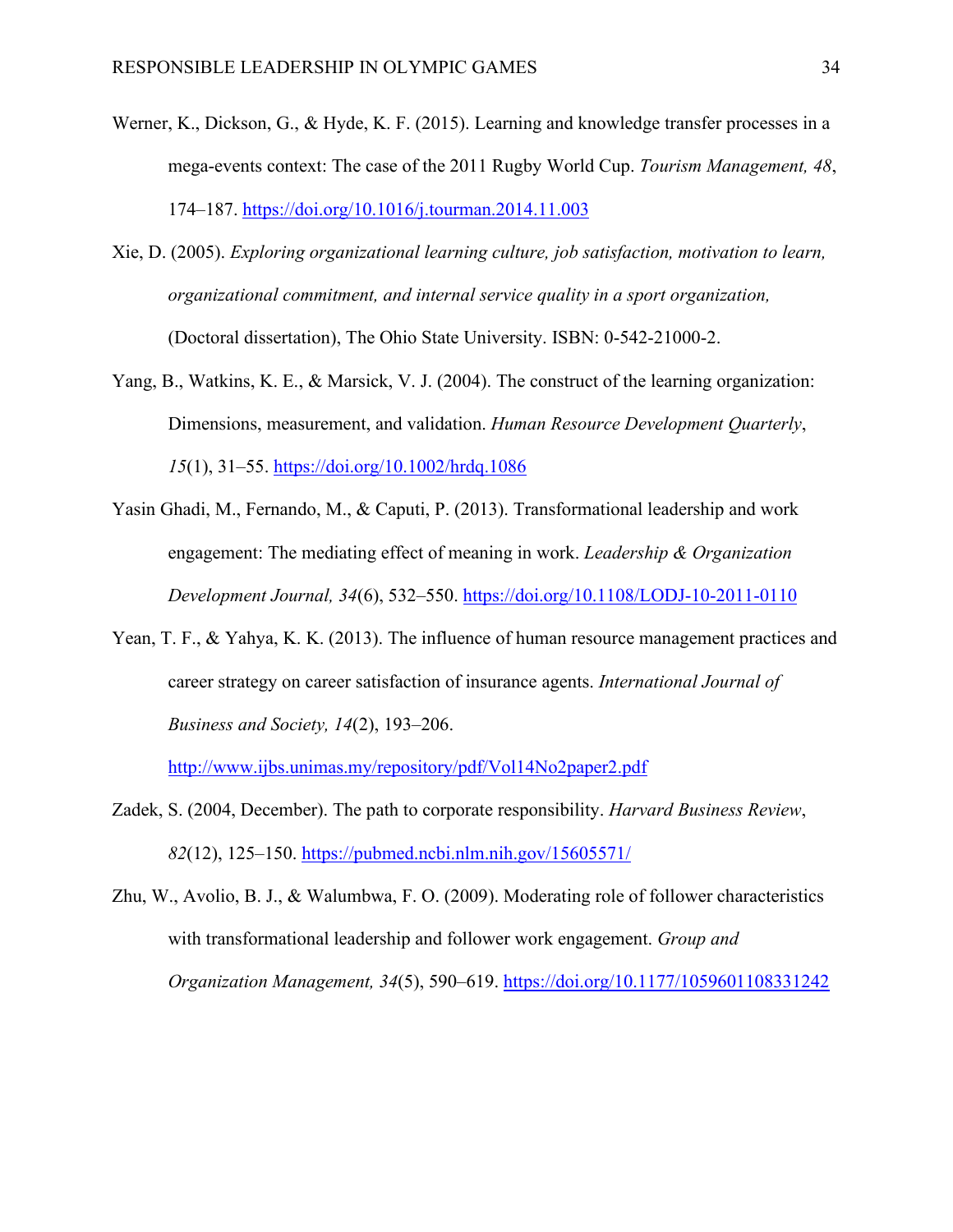| Variables              | M     | SD   |                     |          | $\mathbf{\mathbf{a}}$ | 4       |          |
|------------------------|-------|------|---------------------|----------|-----------------------|---------|----------|
| Age                    | 34.62 | 9.54 |                     |          |                       |         |          |
| Gender                 | 1.24  | 0.41 | 0.07                |          |                       |         |          |
| Experience             | 9.65  | 4.87 | $0.21$ <sup>*</sup> | 0.09     |                       |         |          |
| Responsible leadership | 3.87  | 0.64 | 0.14                | 0.10     | $0.18*$               |         |          |
| Learning organization  | 3.48  | 0.80 | $0.13*$             | $0.14*$  | $0.15^*$              | $0.41*$ |          |
| Work engagement        | 3.24  | 0.78 | $0.27*$             | $0.18^*$ | $0.20^*$              | $0.38*$ | $0.52^*$ |
| $*$ $\sim$             |       |      |                     |          |                       |         |          |

*Descriptive Statistics and Correlations Among Study Variables*

 $p<.01$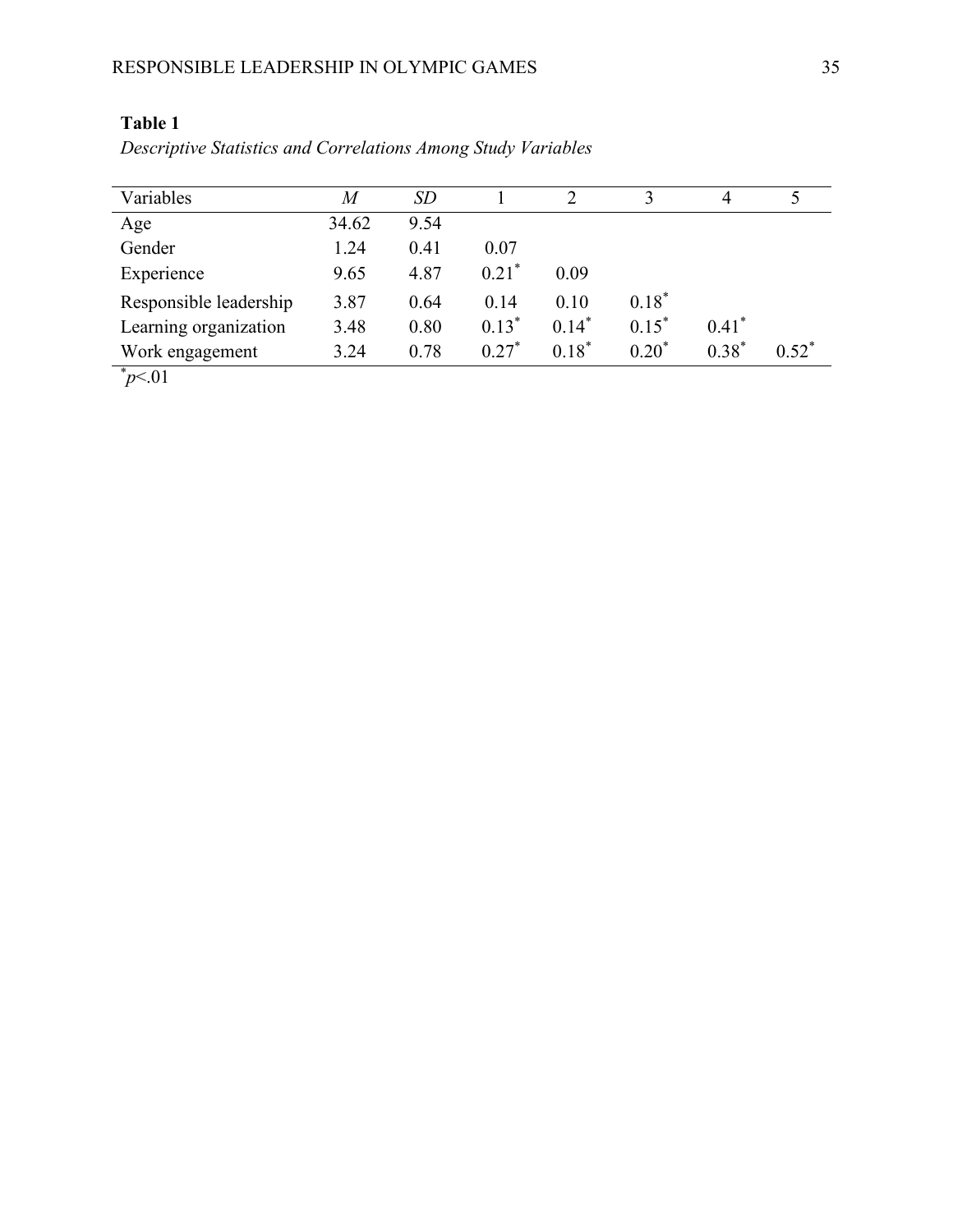*Goodness-of-Fit Statistics for Models*

| Models                                 | $dd^f$<br>$\sim$ $\sim$ | $\gamma^2/df$ | GFI   | ⊂FI  | NFI   | <b>RMSEA</b> |
|----------------------------------------|-------------------------|---------------|-------|------|-------|--------------|
| Model I 3 factors <sup>a</sup>         | (192)                   | 2.79          |       | 0.86 | 0.81  | 0.06         |
| Model II 3 factors <sup>b</sup>        | $364***$ (266)          | 1.57          | O 93  | 0.92 | 0.95  | 0.04         |
| Harman's one factor model <sup>c</sup> | 2648(448)               | 5 43          | () 42 | 0.40 | () 49 |              |

**Note:** χ 2 ,chi-square discrepancy; *df*, degrees of freedom; GFI, goodness-of-fit index; CFI, comparative fit index; NFI, normed fit index; RMSEA, root mean square error of approximation. *\*\*\*p < .*001

a Overall model fit three factors (98 items). b Overall model fit three factors (83 items).

c Harman's single factor model.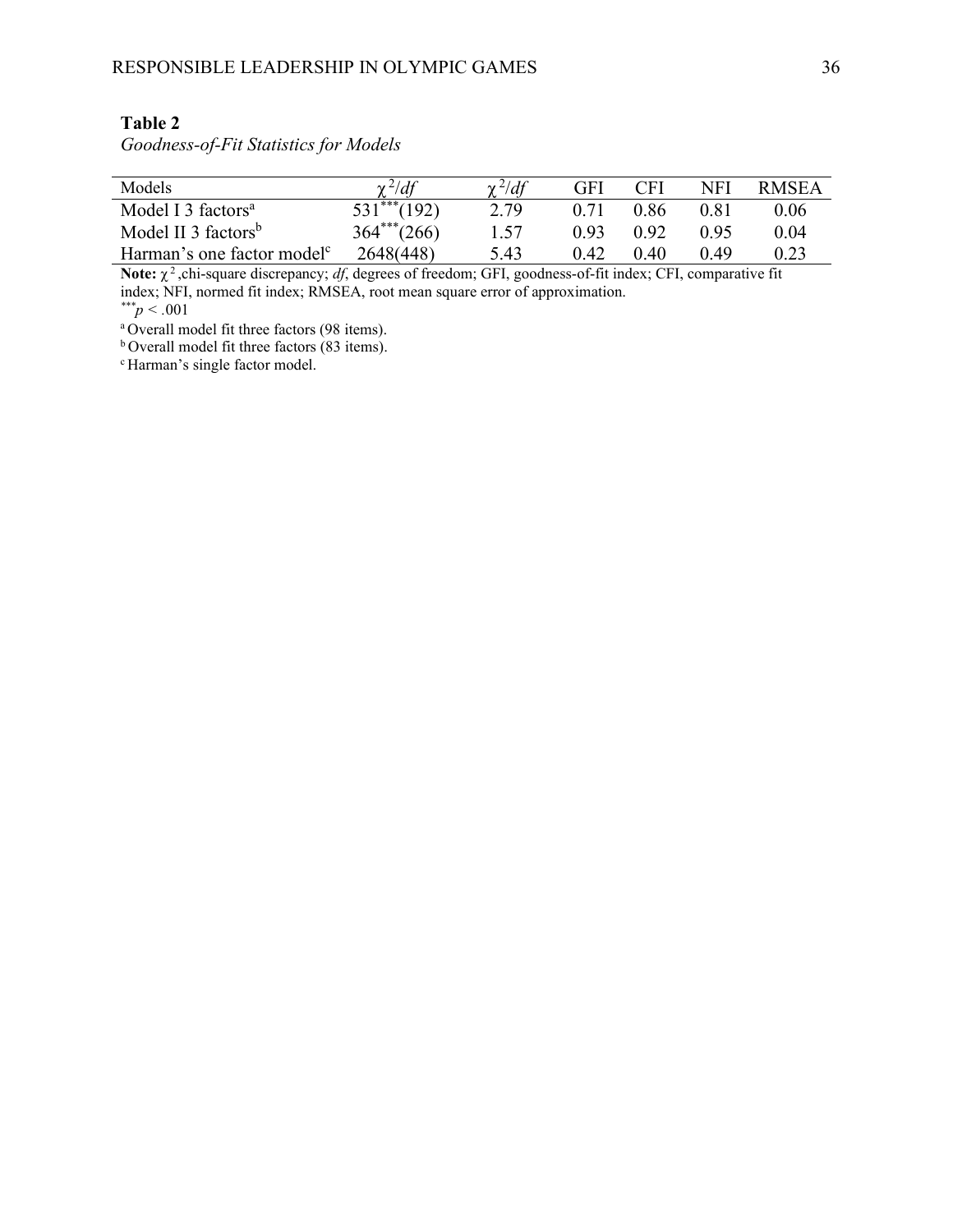Goodness-of-Fit Statistics for Structural Equation Model Comparisons

| Models.                 | $\gamma^2/df$     | $\gamma^2/df$ | SRMR |      | GFI NFI          | <b>CFI</b> | <b>RMSEA</b> |
|-------------------------|-------------------|---------------|------|------|------------------|------------|--------------|
| Direct effect model     | $362^{***} (238)$ | 1.65          | 0.05 |      | $0.88$ 0.96 0.89 |            | 0.04         |
| Full mediation model    | $589***(212)$     | 2.85          | 0.06 | 0.71 | $0.80\quad 0.73$ |            | 0.06         |
| Partial mediation model | $364***$ (266)    | 1.57          | 0.04 | 0.93 | 0.92             | 0.95       | 0.04         |

**Note:** χ 2 ,chi-square discrepancy; *df*, degrees of freedom; SRMR, standardized root mean square residual; GFI, goodness-of-fit index; CFI, comparative fit index; NFI, normed fit index; RMSEA, root mean square error of approximation

*\*\*\*p < .*001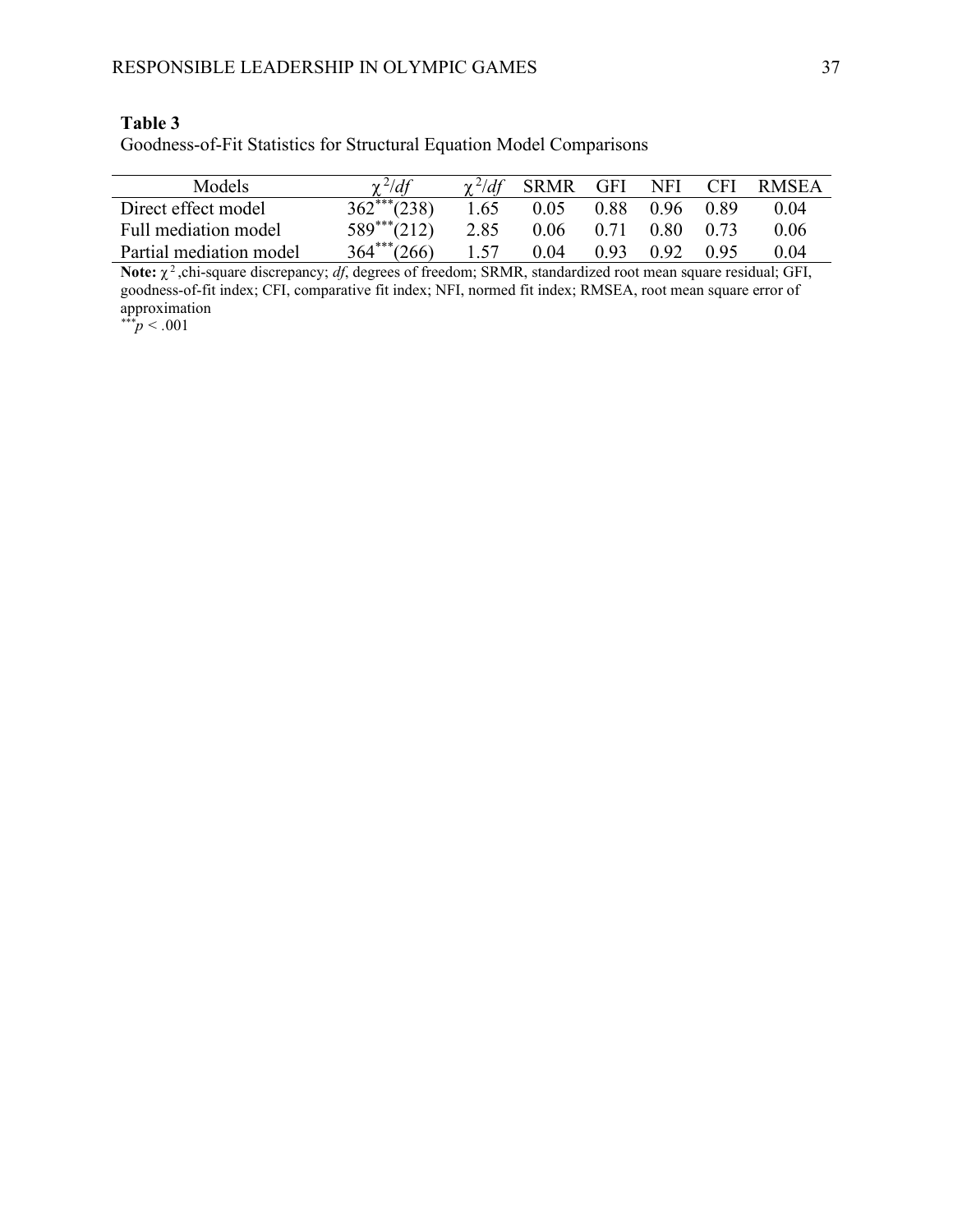*Indirect Effect of Responsible Leadership on Work Engagement via Learning Organizations*

|                                    | Learning Organization work engagement |           | Indirect effect |  |
|------------------------------------|---------------------------------------|-----------|-----------------|--|
|                                    |                                       |           | $\rho c$ - $c$  |  |
| Responsible leadership             | $\mathbf{a}$ $\mathbf{a}^{**}$        | $0.19***$ | ** ۱            |  |
| Learning organization <sup>b</sup> | -                                     | $0.47***$ |                 |  |

**Notes:** \*\**p*<.01

a Effect of responsible leadership on learning organization

<sup>b</sup>Effect of learning organization on work engagement

c Effect of learning organization on work engagement

c-c'Standardized indirect effect